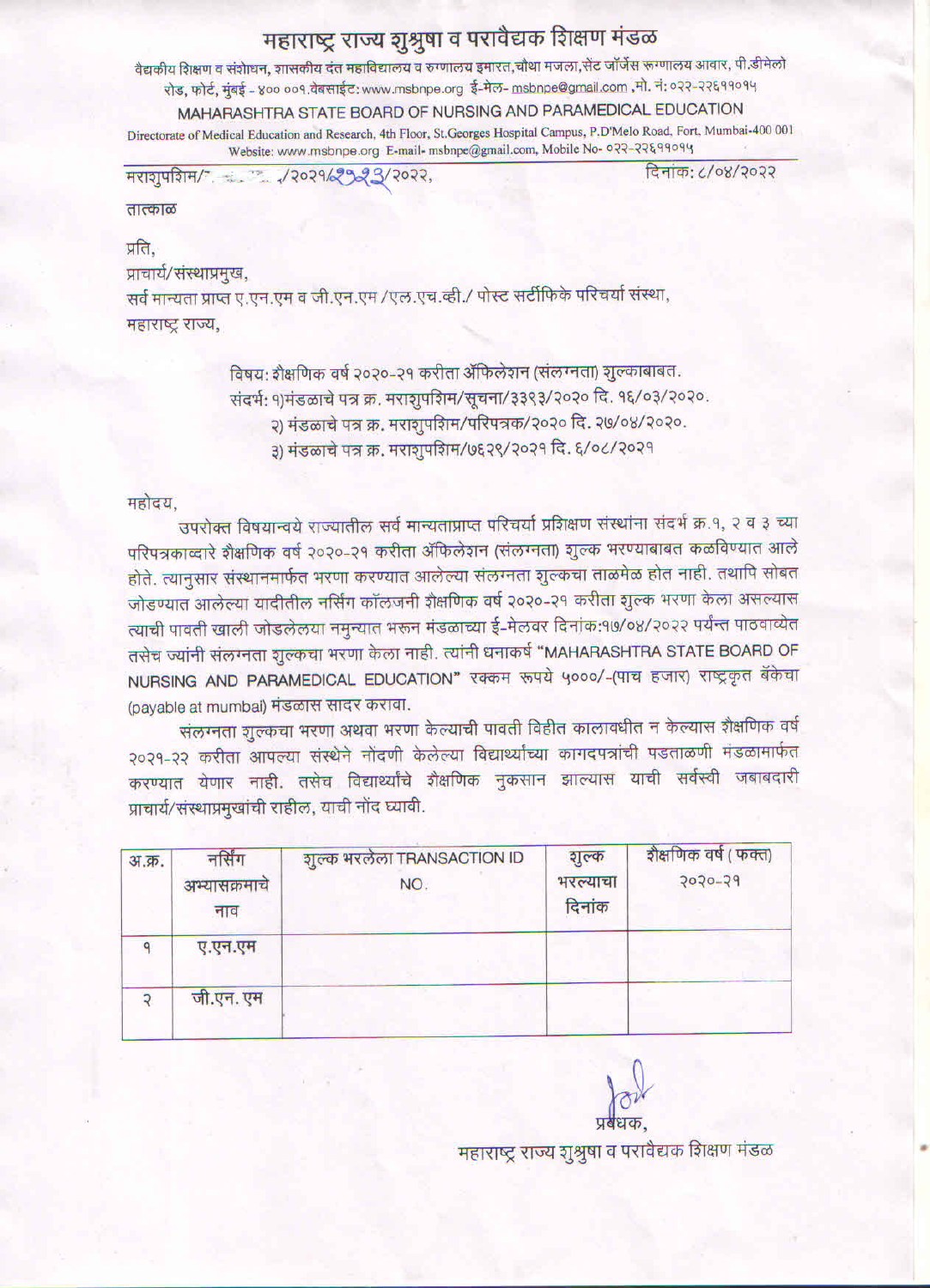| Institutes OF ANM Affiliation fees Pending list for |                                    |                  |                         |                     |
|-----------------------------------------------------|------------------------------------|------------------|-------------------------|---------------------|
|                                                     | AY 2020-21                         |                  |                         |                     |
| vcInstitut                                          |                                    | vcRegion         | vchDist_N               |                     |
| e Code                                              | vcInstitute_Name                   | <b>Name</b>      | ame                     | vcControl_Name      |
|                                                     | CAMA ALBLESS HOSPITAL,             |                  |                         |                     |
|                                                     | 1 MUMBAI                           | Greater MuMumbai |                         | Government          |
|                                                     | AKI INSTITUTE OF NURSING,          |                  |                         |                     |
|                                                     | 2 NAGPADA, MUMBAI                  | Greater MuMumbai |                         | Private             |
|                                                     | SMT. S. C. NANAVATI OF             |                  |                         |                     |
|                                                     | POLYTECHNIC SCHOOL OF              |                  |                         |                     |
|                                                     | 3 NURSING, MUMBAI                  | Greater MuMumbai |                         | Private             |
|                                                     | V. S. GENERAL HOSPITAL, THANE      |                  |                         |                     |
| 4                                                   |                                    | Mumbai           | Thane                   | Government          |
|                                                     | 6 GENERAL HOSPITAL, ALIBAG         | Mumbai           | Raigad                  | Government          |
| $\overline{7}$                                      | <b>GENERAL HOSPITAL, RATNAGIRI</b> | Mumbai           | Ratnagiri               | Government          |
|                                                     | 8 GENERAL HOSPITAL, NASIK          | Mumbai           | <b>NASHIK</b>           | Government          |
|                                                     | 9 GENERAL HOSPITAL, DHULE          | Mumbai           |                         | NANDURBAGovernment  |
|                                                     | 10 GENERAL HOSPITAL, JALGAON       | Mumbai           | Jalgaon                 | Government          |
|                                                     | RAMRAJE SCH. NSG, RCON DAPOLI,     |                  |                         |                     |
|                                                     | 14 RATNAGIRI                       | Mumbai           | Ratnagiri               | Private             |
|                                                     | RACHANA SCHOOL OF NURSING,         |                  |                         |                     |
|                                                     | 17 NASHIK                          | Mumbai           | <b>NASHIK</b>           | Private             |
|                                                     | K.D. GAVIT NURSING SCHOOL,         |                  |                         |                     |
|                                                     | 19 PATHRAI, NANDURBAR              | Mumbai           | NANDURB/Private         |                     |
|                                                     | 23 LIFE LINE HOSPITAL, PANVEL      | Mumbai           | Raigad                  | Private             |
|                                                     | BHAGINI MANDAL SCHOOL OF           |                  |                         |                     |
|                                                     | 27 NURSING, CHOPDA, JALGAON        | Mumbai           | Jalgaon                 | Private             |
|                                                     | KHANDESH NURISNG INSTITUTE,        |                  |                         |                     |
|                                                     | CHALISGAON, JALGAON                |                  |                         |                     |
| 31                                                  |                                    | Mumbai           | Jalgaon                 | Private             |
|                                                     | NAMCO SCHOOL OF NURSING,           |                  |                         |                     |
|                                                     | 33 NASIK                           | Mumbai           | <b>NASHIK</b>           | Private             |
|                                                     | SHREE ANANT SMRUTI SCHOOL OF       |                  |                         |                     |
|                                                     | 35 NURSING, KASAL                  | Mumbai           | Sindhudurg Private      |                     |
|                                                     | <b>IDEAL NURSING SCHOOL,</b>       |                  |                         |                     |
|                                                     | 36 KANKAVALI, SINDHUDURG           | Mumbai           | <b>Sindhudurg Trust</b> |                     |
|                                                     | NASHIK NURSING SCHOOL, NASHIK      |                  |                         |                     |
| 38                                                  |                                    | Mumbai           | <b>NASHIK</b>           | Private             |
|                                                     | GENERAL HOSPITAL, AHMEDNAGAR       |                  |                         |                     |
| 39                                                  |                                    | Pune             |                         | Ahmednag Government |
|                                                     | 40 GENERAL HOSPITAL, SATARA        | Pune             | Satara                  | Government          |
|                                                     | DHANRAJGIRIJI HOSPITAL,            |                  |                         |                     |
|                                                     | 42 SOLAPUR                         | Pune             | Solapur                 | Trust               |
|                                                     | SETH TARACHAND R.C.A. SCH. OF      |                  |                         |                     |
|                                                     | 45 NSG HOSPITAL, PUNE              | Pune             | Pune                    | Trust               |
|                                                     | Maharashtra Arogya Mandal's        |                  |                         |                     |
|                                                     | Institute of Nursing               |                  |                         |                     |
|                                                     | Education, Malwadi, Hadapsar, Pune |                  |                         |                     |
| 46                                                  |                                    | Pune             | Pune                    | Private             |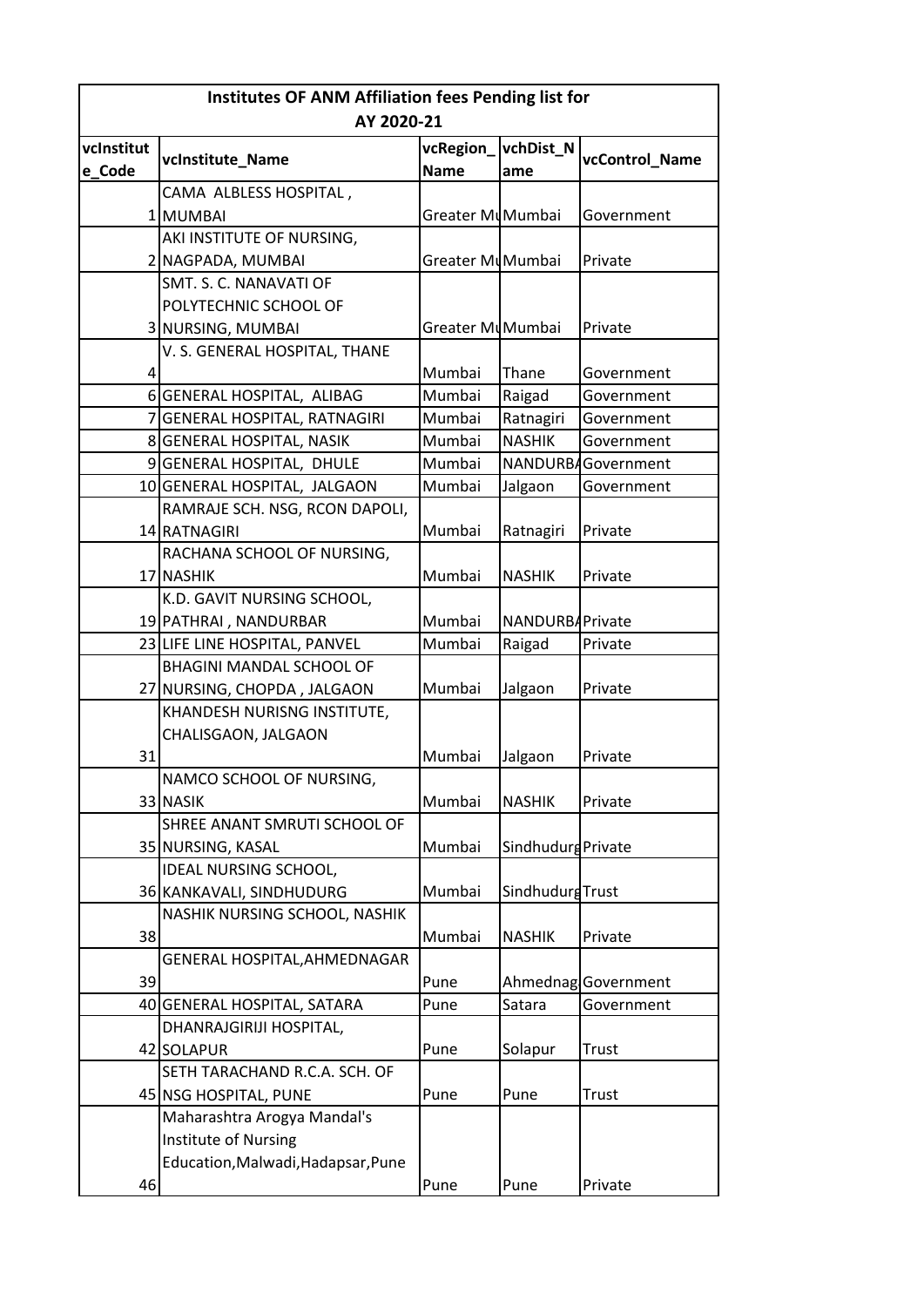|    | JANASEVA FOUNDATION SCH. OF                      |      |                  |                     |
|----|--------------------------------------------------|------|------------------|---------------------|
|    | 47 NSG, PUNE                                     | Pune | Pune             | Private             |
|    | F.J.F.M. HOSPITAL SCH OF NSG,                    |      |                  |                     |
|    | 48 NEWASA, DISTAHMEDNAGAR                        | Pune |                  | Ahmednag Missionary |
|    | <b>BHAKTI MEDICAL FOUNDATION</b>                 |      |                  |                     |
|    | SCHOOL OF NURSING, SOLAPUR,                      |      |                  |                     |
|    | 56 PANDHARPUR                                    | Pune | Solapur          | <b>Trust</b>        |
|    | SAHAKARMAHARSHI VISHNUANNA                       |      |                  |                     |
|    | PATIL NURSING SCHOOL, SANGLI                     |      |                  |                     |
| 57 |                                                  | Pune | Sangli           | Trust               |
|    | DESAI CHARITABLE TRUST TAL.                      |      |                  |                     |
|    | 58 MIRAJ, SANGLI                                 | Pune | Sangli           | Trust               |
|    | SHIVAJI SHIKSHAN PRASARAK                        |      |                  |                     |
|    | MANDALS, SON, BARSHI, SOLAPUR                    |      |                  |                     |
| 64 |                                                  | Pune | Solapur          | Private             |
|    | ANAND MEDICAL FOUNDATION,                        |      |                  |                     |
|    | SON, KURULI, KHED, PUNE                          |      |                  |                     |
| 65 |                                                  | Pune | Pune             | Private             |
|    | KAMAL INSTITUTE OF NURSING                       |      |                  |                     |
|    | 66 EDUCATION, JATH, SANGLI                       | Pune | Sangli           | Private             |
|    | VIJAY GANGA RURAL, MED RES                       |      |                  |                     |
|    | FOUNDATION, SON, AHMEDNAGAR                      |      |                  |                     |
| 67 |                                                  | Pune | Ahmednag Private |                     |
|    | SANT DNYANESHWAR MED                             |      |                  |                     |
|    | EDU'S, SCHOOL OF NURSING, PUNE                   |      |                  |                     |
| 68 |                                                  | Pune | Pune             | Private             |
|    | KRANTIAGRANI G.D.BAPU LAD SCH                    |      |                  |                     |
|    | 71 OF NS, SANGLI                                 | Pune | Sangli           | Trust               |
|    | SHRI MARKANDEY SOLAPUR                           |      |                  |                     |
|    | SAHAKARI RUGNALAYA, SOLAPUR                      |      |                  |                     |
| 75 |                                                  | Pune | Solapur          | Private             |
|    | MEERA NURSING SCHOOL,                            |      |                  |                     |
|    | 76 SASWAD, PUNE                                  | Pune | Pune             | Private             |
|    | INDIRA GANDHI NSG, COLLEGE,                      |      |                  |                     |
|    | 77 PARNER, AHMEDNAGAR                            | Pune | Ahmednag Private |                     |
|    | Sant Gajanan Maharaj School of                   |      |                  |                     |
|    | Nursing, Tal - Gadhinglaj, Kolhapur              |      |                  |                     |
| 78 |                                                  | Pune | Kolhapur         | Private             |
|    | KULLOLLI CH.TRUST'S, SCHOOL OF                   |      |                  |                     |
|    | 82 NURSING, MIRAJ, SANGLI                        | Pune | Sangli           | Private             |
|    | Y.D. MANE SCHOOL OF NURSING,                     | Pune |                  | Private             |
|    | 89 KAGAL, KOLHAPUR<br>PHALTAN EDUCATION SOCIETY, |      | Kolhapur         |                     |
|    | SCHOOL OF NURSING, PHALTAN                       |      |                  |                     |
|    | 90, SATARA                                       | Pune | Satara           | Private             |
|    | KANISHKA CHARITABLE TRUST'S,                     |      |                  |                     |
|    | SCHOOL OF NURSING , SATARA                       |      |                  |                     |
| 91 |                                                  | Pune | Satara           | Private             |
|    | ADHAAR NURSING SCHOOL, AJRA                      |      |                  |                     |
|    | 92 KOLHAPUR                                      | Pune | Kolhapur         | Private             |
|    |                                                  |      |                  |                     |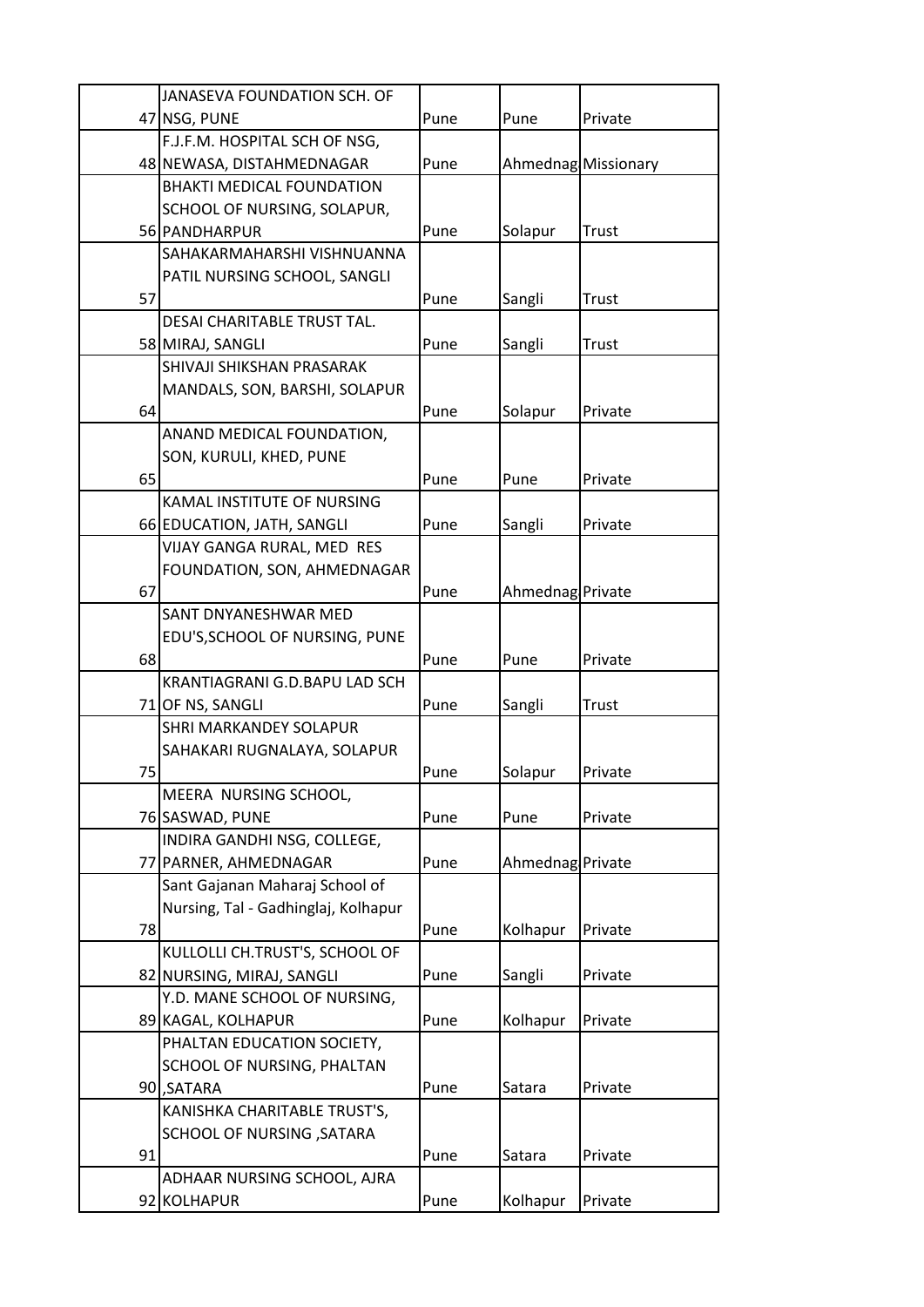|     | KAI. BALWANTRAO HANUMANTRAO        |        |                  |                      |
|-----|------------------------------------|--------|------------------|----------------------|
|     | PATIL SHIKSHAN PRASARAK            |        |                  |                      |
|     | MANDAL, KARVIR, KOLHAPUR           |        |                  |                      |
| 93  |                                    | Pune   | Kolhapur         | Private              |
|     | SARASWATI GAIKWAD NURSING          |        |                  |                      |
|     | SCHOOL, KOTOLI, PANHALA,           |        |                  |                      |
|     | 96 KOLHAPUR                        | Pune   | Kolhapur         | Private              |
|     | NITYASEVA HOSPITAL NURSING         |        |                  |                      |
|     | SCHOOL, SHEVGAON,                  |        |                  |                      |
|     | 98 AHMEDNAGAR                      | Pune   | Ahmednag Private |                      |
|     | FLORENCE NIGHTINGALE TRAINING      |        |                  |                      |
|     | COLLEGE OF NURSING, WARDHA.        |        |                  |                      |
| 101 |                                    | Nagpur | Wardha           | <b>Trust</b>         |
|     | MAHAL MATERNITY HOM, SON,          |        |                  |                      |
|     | 103 NAGPUR                         | Nagpur | Nagpur           | <b>Trust</b>         |
|     | 105 GENERAL HOSPITAL, WARDHA       | Nagpur | Wardha           | Government           |
|     | DIST.HOSPITAL FOR WOMEN,           |        |                  |                      |
|     | 107 AMRAVATI                       | Nagpur | Amravati         | Government           |
|     | DIST.HOSPITAL FOR WOMEN,           |        |                  |                      |
|     | 108 AKOLA                          | Nagpur | Akola            | Government           |
|     | GENERAL HOSPITAL, CHANDRAPUR       |        |                  |                      |
| 109 |                                    | Nagpur |                  | Chandrapu Government |
|     | 110 GENERAL HOSPITAL, YAVATMAL     | Nagpur | Yavatmal         | Government           |
|     | 111 GENERAL HOSPITAL, BULDANA      | Nagpur | <b>Buldhana</b>  | Government           |
|     | GENERAL HOSPITAL, BHANDARA         |        |                  |                      |
| 112 |                                    | Nagpur | Nagpur           | Government           |
|     | <b>GENERAL HOSPITAL GADCHIROLI</b> |        |                  |                      |
| 113 |                                    | Nagpur | Gadchiroli       | Government           |
|     | HELEN ROSE SCHOOL OF NURSING       |        |                  |                      |
|     | 115 UMRI, YAVATMAL                 | Nagpur | Yavatmal         | Private              |
|     | BHARTIYA MAHILA VIKAS NURSING      |        |                  |                      |
|     | SCHOOL, RAMNAGAR, WARDHA           |        |                  |                      |
| 117 |                                    | Nagpur | Wardha           | Private              |
|     | SUMITRABAI THAKARE TRAINING        |        |                  |                      |
|     | COLLEGE OF NURSING, YAVATMAL       |        |                  |                      |
| 119 |                                    | Nagpur | Yavatmal         | Private              |
|     | TIRPUDE NURSING TRAINING           |        |                  |                      |
|     | 123 SCHOOL, NAGPUR                 | Nagpur | Nagpur           | Private              |
|     | MUNGASAJI MAHARAJ NURSING          |        |                  |                      |
|     | 136 SCHOOL, YAVATMAL               | Nagpur | Yavatmal         | Private              |
|     | MUNGASAJI MAHARAJ NURSING          |        |                  |                      |
|     | SCHOOL, DHARWA, YAVATMAL           |        |                  |                      |
| 137 |                                    | Nagpur | Yavatmal         | Private              |
|     | KALYANI NURSING SCHOOL,            |        |                  |                      |
|     | 141 NAGPUR                         | Nagpur | Nagpur           | Private              |
|     | RENUKA NURSING SCHOOL,             |        |                  |                      |
|     | 142 HINGANA, NAGPUR                | Nagpur | Nagpur           | Private              |
|     | SUJATA SCHOOL OF NURSING,          |        |                  |                      |
|     | 144 AMRAVATI                       | Nagpur | Amravati         | Private              |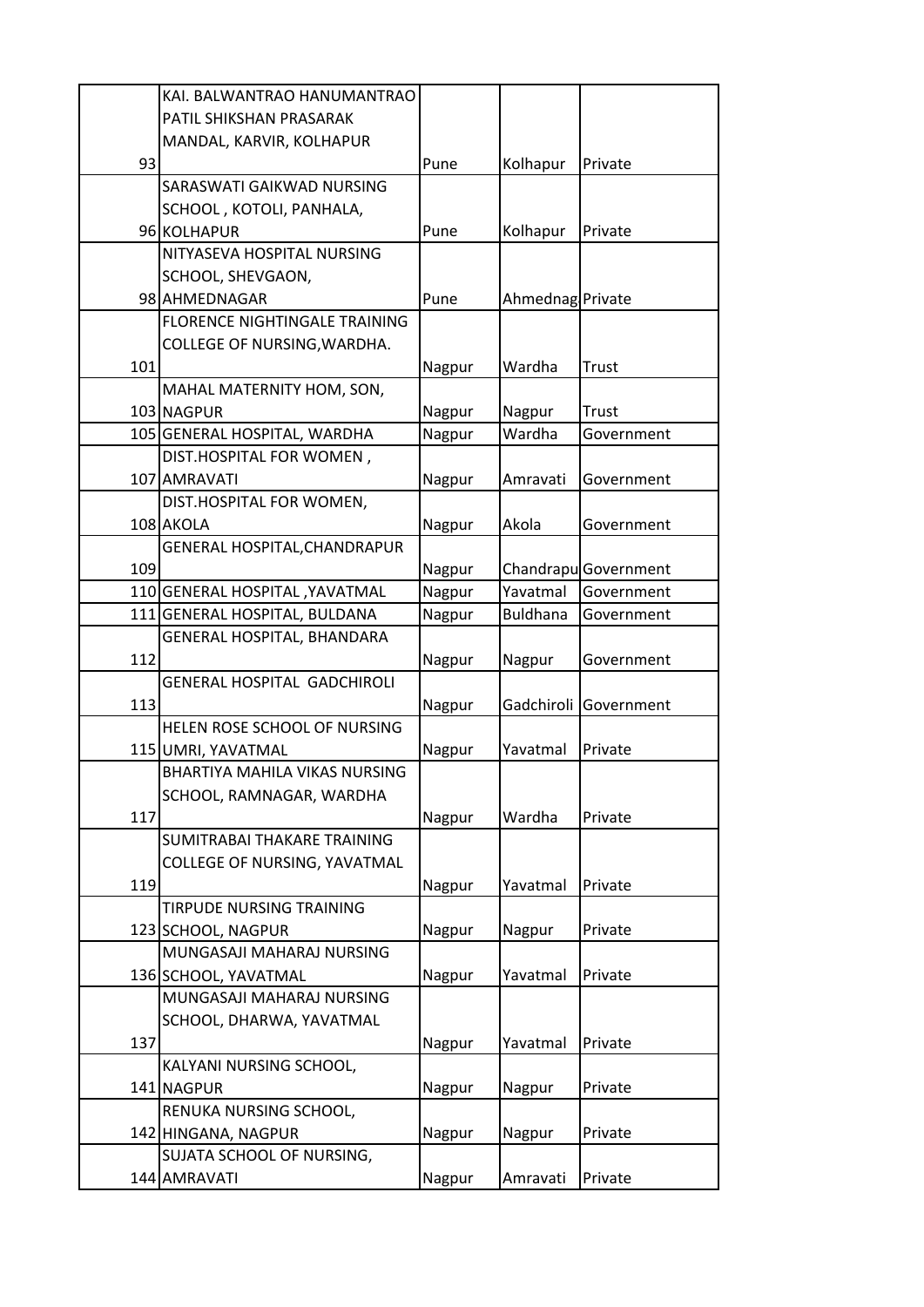|     | DR. PANJABRAO DESHMUKH INST.   |                  |                             |                               |
|-----|--------------------------------|------------------|-----------------------------|-------------------------------|
|     | 146 OF NSG. AMRAVATI           | Nagpur           | Amravati                    | Private                       |
|     | SHALOM SCHOOL OF NURSING,      |                  |                             |                               |
|     | 149 WARDHA                     | Nagpur           | Wardha                      | Private                       |
|     | SHARDA NURSING SCHOOL, KHAPA   |                  |                             |                               |
|     | 155 TUMSAR, BHANDARA           | Nagpur           | <b>Bhandara</b>             | Private                       |
|     | SHRI GURU GOVINDSINGHJI        |                  |                             |                               |
|     | MEMORIAL HOSPITAL, SON,        |                  |                             |                               |
|     | 158 NANDED                     | Aurangaba NANDED |                             | Government                    |
|     | SMT. PRAMILATAI BHALERAO       |                  |                             |                               |
|     | 159 SCHOOL OF NURSING, Nanded  | Aurangaba NANDED |                             | <b>Trust</b>                  |
|     | <b>GENERAL HOSPITAL, SON,</b>  |                  |                             |                               |
|     | 161 OSMANABAD                  |                  |                             | Aurangaba Osmanaba Government |
|     | SHRI DHANESHWARI MANAV VIKAS   |                  |                             |                               |
|     | 168 MANDAL, AURANGABAD         |                  | Aurangaba Aurangaba Private |                               |
|     | SHRI SAI INSTITUE OF NURSING,  |                  |                             |                               |
|     | 169 JALNA                      | Aurangaba Jalna  |                             | Private                       |
|     | PRABHAKAR PATIL INSTITUTE OF   |                  |                             |                               |
|     | 208 NURSING EDUCATION, PEN     | Mumbai           | Raigad                      | Private                       |
|     | DWARIKA SANGAMNER INSTITUTE    |                  |                             |                               |
|     | OF NURSING EDUCATION, PUNE     |                  |                             |                               |
| 226 |                                | Pune             | Pune                        | <b>Trust</b>                  |
|     | LOKNETE RAJARAMBAPU PATIL,     |                  |                             |                               |
|     | TRG. COLL. OF NURSING,         |                  |                             |                               |
|     | 228 ISLAMPUR, WALWA, SANGLI    | Pune             | Sangli                      | Private                       |
|     | LATE NARAYANDAS BHAWANGDAS     |                  |                             |                               |
|     | CHHABADA TRAINING COLLEGE OF   |                  |                             |                               |
|     | NURSING, SATARA                |                  |                             |                               |
| 233 |                                | Pune             | Satara                      | Trust                         |
|     | SAHARA INSTITUTE OF NURSING    |                  |                             |                               |
|     | 241 EDUCATION, AKLUJ, SOLAPUR  | Pune             | Solapur                     | Private                       |
|     | SURETECH COLLEGE OF NURSING,   |                  |                             |                               |
|     | 251 NAGPUR                     | Nagpur           | Nagpur                      | Private                       |
|     | PRUTHVIRAJ DESHMUKH NURSING    |                  |                             |                               |
|     | INSTITUTE, LOHARA, YAVATMAL    |                  |                             |                               |
| 256 |                                | Nagpur           | Yavatmal                    | Private                       |
|     | SHAKUNTALA INSTITUTE OF        |                  |                             |                               |
|     | 270 NURSING EDUCATION, SATARA  | Pune             | Satara                      | Private                       |
|     | KAMLABAI UMAK NURSING          |                  |                             |                               |
|     | 275 SCHOOL, AMRAVATI           | Nagpur           | Amravati                    | Private                       |
|     | LAXMANRAO UMAK MEMORIAL        |                  |                             |                               |
|     | NURSING SCHOOL, BADNERA,       |                  |                             |                               |
|     | 276 AMRAVATI                   | Nagpur           | Amravati                    | Private                       |
|     | LOTUS NURSING INSTITUTE,       |                  |                             |                               |
|     | 279 NANDED                     | Aurangaba NANDED |                             | Private                       |
|     | ADARSH NURSING SCHOOL, VITA,   |                  |                             |                               |
|     | 284 SANGLI                     | Pune             | Sangli                      | Private                       |
|     | MATA GIRIJA SCHOOL OF NURSING, |                  |                             |                               |
|     | 286 AURANGABAD.                |                  | Aurangaba Aurangaba Private |                               |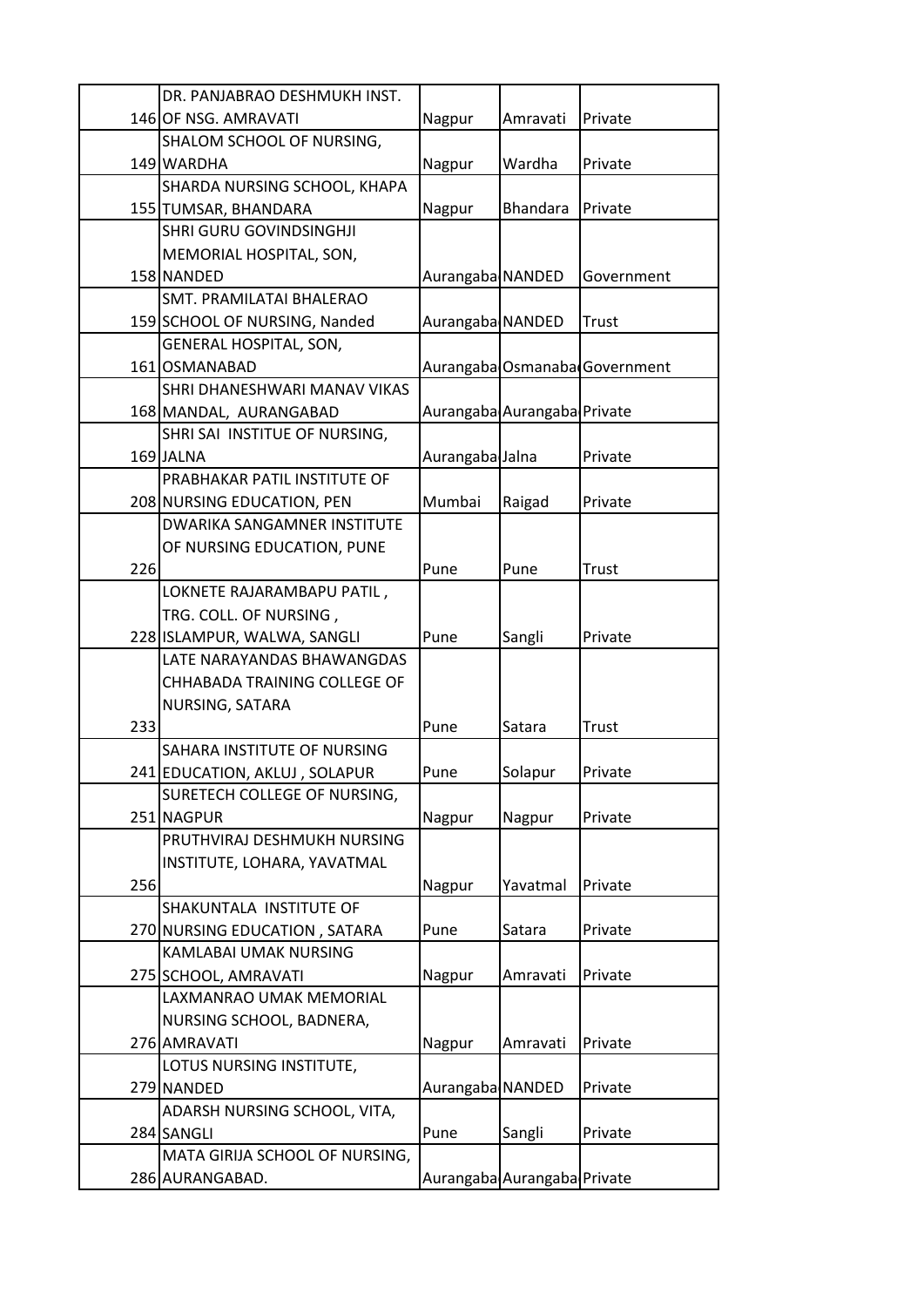|     | MATOSHRI NURSING SCHOOL,         |                    |                             |              |
|-----|----------------------------------|--------------------|-----------------------------|--------------|
|     | 290 PARBHANI                     | Aurangaba Parbhani |                             | Private      |
|     | HUTATMA INSTITUTE OF NURSING,    |                    |                             |              |
|     | 294 WALWA, SANGLI                | Pune               | Sangli                      | Private      |
|     | NANDA AAI BAHU. NURSING          |                    |                             |              |
|     | TRAINING CENTRE, DEOPUR, DHULE   |                    |                             |              |
| 297 |                                  | Mumbai             | NANDURBAPrivate             |              |
|     | ANGLE OF MERCY INSTITUTE OF      |                    |                             |              |
|     | 299 NURSING SCIENCE, AKOLA       | Nagpur             | Akola                       | Private      |
|     | PUKHRAJ NAGRAJ RANKA SCHOOL      |                    |                             |              |
|     | 301 OF NURSING, PUNE             | Pune               | Pune                        | Private      |
|     | CREATIVE NURSING SCHOOL,         |                    |                             |              |
|     | 305 GADHINGLAJ, KOLHAPUR         | Pune               | Kolhapur                    | Private      |
|     | SANJEEVAN MEDICAL COLLEGE OF     |                    |                             |              |
|     | 306 NURSING, SATARA              | Pune               | Satara                      | Private      |
|     | YASHWANT NURSING SCHOOL,         |                    |                             |              |
|     | 308 ASHTI, BEED                  | Aurangaba Beed     |                             | Private      |
|     | S.S.P.M. NURSING COLLEGE, ASHTI, |                    |                             |              |
|     | 310 BEED                         | Aurangaba Beed     |                             | Private      |
|     | GENERAL HOSPITAL, AUNDH, PUNE    |                    |                             |              |
| 312 |                                  | Pune               | Pune                        | Government   |
|     | DR. T. M. DHONDE SCHOOL OF       |                    |                             |              |
|     | 313 NURSING, ASHTI, BEED         | Aurangaba Beed     |                             | Private      |
|     | 314 NEW NURSING SCHOOL, BEED     | Aurangaba Beed     |                             | Private      |
|     | JEEVAN JYOT AROGYA SHIKSHAN      |                    |                             |              |
|     | SANSTHA, SCHOOL OF NURSING,      |                    |                             |              |
|     | 316 OSMANABAD                    |                    | Aurangaba Osmanaba Private  |              |
|     | SHARDABAI PAWAR INSTITUTE OF     |                    |                             |              |
|     | 318 NURSING, PUNE                | Pune               | Pune                        | <b>Trust</b> |
|     | GODAVARI COLLEGE OF NURSING,     |                    |                             |              |
|     | 323 JALGAON                      | Mumbai             | Jalgaon                     | <b>Trust</b> |
|     | EKVIRA DEVI EDUCATION SOCIETY,   |                    |                             |              |
|     | SCHOOL OF NURSING, WARDHA        |                    |                             |              |
| 328 |                                  | Nagpur             | Wardha                      | Private      |
|     | SARASWATI NURSING SCHOOL         |                    |                             |              |
|     | 331 GUNJKHEDA WARDHA             | Nagpur             | Wardha                      | Private      |
|     | RAMKRISHANA NURSING SCHOOL,      |                    |                             |              |
|     | 332 SILLOD, AURANGABAD           |                    | Aurangaba Aurangaba Private |              |
|     | MADHUKARRAO MAHAKALKAR           |                    |                             |              |
|     | NURSING SCHOOL, DIGHORI,         |                    |                             |              |
|     | 343 NAGPUR                       | Nagpur             | Nagpur                      | Private      |
|     | SWATANTRA SENANI UTTAMRAOJI      |                    |                             |              |
|     | PATIL NURSING SCHOOL,            |                    |                             |              |
|     | 345 AURANGABAD                   |                    | Aurangaba Aurangaba Private |              |
|     | M.E.S SCHOOL OF NURSING KHED     |                    |                             |              |
|     | 352 RATNAGIRI                    | Mumbai             | Ratnagiri                   | Private      |
|     | SAHAKAR MAHARSHI TATYASHEB       |                    |                             |              |
|     | KORE NURSING SCHOOL,             |                    |                             |              |
|     | HATKANGALE, KOLHAPUR             |                    |                             |              |
| 355 |                                  | Pune               | Kolhapur                    | Private      |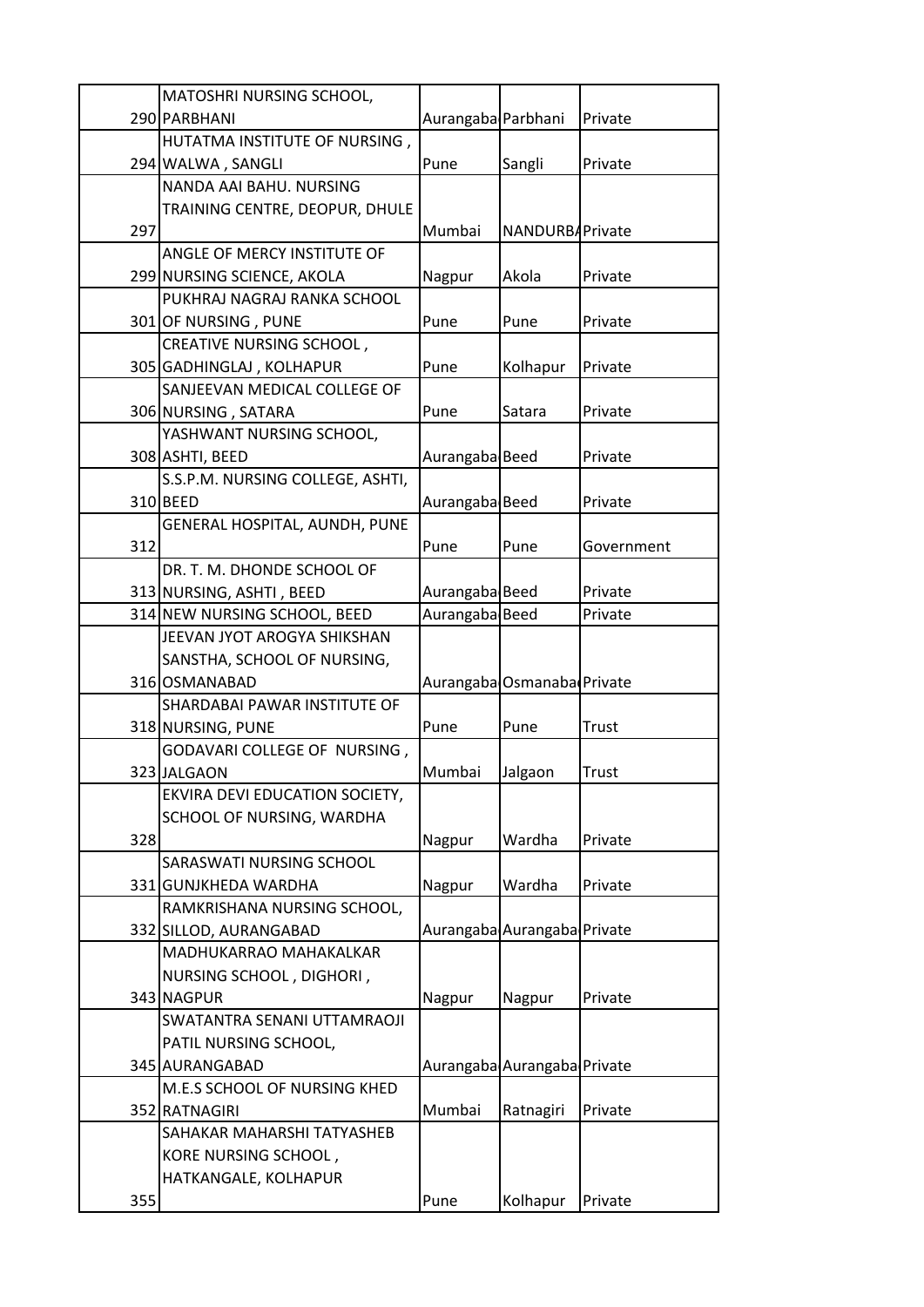|     | <b>INSTITUTE OF NURSING</b>        |                    |                             |                       |
|-----|------------------------------------|--------------------|-----------------------------|-----------------------|
|     | EDUCATION, MANWATH, PARBHANI       |                    |                             |                       |
| 367 |                                    | Aurangaba Parbhani |                             | Private               |
|     | LATE MAHALINGE SWAMI NURSING       |                    |                             |                       |
|     | 371 SCHOOL, LATUR                  | Aurangaba Latur    |                             | Private               |
|     | SMT. VASUNDHARABAI                 |                    |                             |                       |
|     | GHUIKHEDKAR NURSING SCHOOL,        |                    |                             |                       |
|     | 372 AMRAVATI                       | Nagpur             | Amravati                    | Private               |
|     | PARVATIBAI SCHOOL OF NURSING,      |                    |                             |                       |
|     | 373 WARDHA                         | Nagpur             | Wardha                      | Private               |
|     | SHRI SWAMI SAMARTH NURSING         |                    |                             |                       |
|     | 377 SCHOOL, YAVATMAL               | Nagpur             | Yavatmal                    | Private               |
|     | POOJA NURSING INSTITUTE,           |                    |                             |                       |
|     | 378 BHANDARA                       | Nagpur             | <b>Bhandara</b>             | Private               |
|     | JAY INSTITUTE OF NURSING,          |                    |                             |                       |
|     | 393 INDAPUR, PUNE                  | Pune               | Pune                        | Private               |
|     | RAJMATA JIJAU NURSING SCHOOL,      |                    |                             |                       |
|     | 395 PANDHARPUR                     | Pune               | Solapur                     | Private               |
|     | GENERAL HOSPITAL, SINDHUDURG       |                    |                             |                       |
| 400 |                                    | Mumbai             |                             | Sindhudurg Government |
|     | VAIDYANATH NURSING SCHOOL,         |                    |                             |                       |
|     | , PARALI-VAIJNATH, BEED            |                    |                             |                       |
| 401 |                                    | Aurangaba Beed     |                             | Private               |
|     | <b>JANAKI INSTITUTE OF NURSING</b> |                    |                             |                       |
|     | 405 EDUCATION, PUNE                | Pune               | Pune                        | Private               |
|     | SHRI VINAYAKRAOBAPU DESHMUKH       |                    |                             |                       |
|     | NURSING SCHOOL, SAWARGAON,         |                    |                             |                       |
|     | 410 YAVATMAL                       | Nagpur             | Yavatmal                    | Private               |
|     | MATOSHRI HIRAI DESHMUKH            |                    |                             |                       |
|     | NURSING COLLEGE, SHIRALA,          |                    |                             |                       |
|     | 418 SANGLI                         | Pune               | Sangli                      | Private               |
|     | PAITHAN NURSING SCHOOL,            |                    |                             |                       |
|     | 423 PAITHAN, AURANGABAD            |                    | Aurangaba Aurangaba Private |                       |
|     | PRIYANKA GANDHI NURSING            |                    |                             |                       |
|     | 424 SCHOOL, AURANGABAD             |                    | Aurangaba Aurangaba Private |                       |
|     | SHRI BHAIRAVNATH NURSING           |                    |                             |                       |
|     | SCHOOL, ICHALKARANJI,              |                    |                             |                       |
|     | 428 KOLHAPUR                       | Pune               | Kolhapur                    | Private               |
|     | JALNA NURSING SCHOOL,              |                    |                             |                       |
|     | 432 SHELGAON, JALNA                | Aurangaba Jalna    |                             | Private               |
|     | DHANVANTERI SCHOOL OF              |                    |                             |                       |
|     | NURSING, MALSHIRAS, SOLAPUR        |                    |                             |                       |
| 449 |                                    | Pune               | Solapur                     | Private               |
|     | SAVITRIBAI PHULE COLLEGE OF        |                    |                             |                       |
|     | 481 NURSING, KOLHAPUR              | Pune               | Kolhapur                    | Private               |
|     | SMT. HANSABEN NURSING SCHOOL       |                    |                             |                       |
|     | 482 NAGPUR                         | Nagpur             | Nagpur                      | Private               |
|     | NAVJEEVAN SCHOOL OF NURSING,       |                    |                             |                       |
|     | 484 SHAHAPUR, THANE                | Mumbai             | Thane                       | Private               |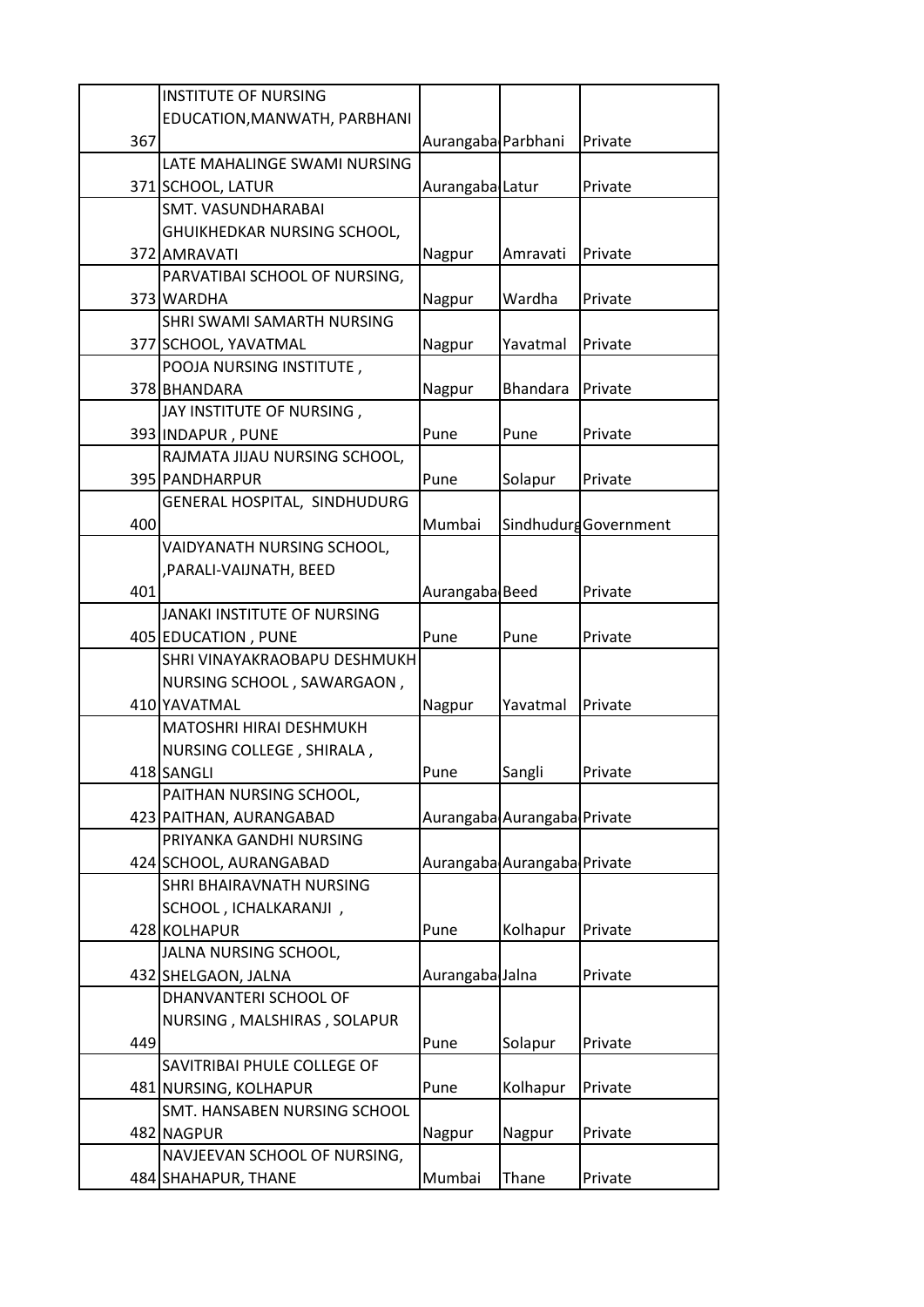|     | SARASWATI ANM NURSING             |                    |                             |         |
|-----|-----------------------------------|--------------------|-----------------------------|---------|
|     | SCHOOL, KANKAVLI, SINDHUDURG      |                    |                             |         |
| 487 |                                   | Mumbai             | Sindhudurg Private          |         |
|     | Mathsyodari Nursing School, Tal   |                    |                             |         |
|     | 494 Ambad, Jalna                  | Aurangaba Jalna    |                             | Private |
|     | SAKSHI NURSING SCHOOL,            |                    |                             |         |
|     | 496 MANWAT, PARBHANI              | Aurangaba Parbhani |                             | Private |
|     | Sushrusha Nursing School, Ap      |                    |                             |         |
|     | 499 Daund, Pune                   | Pune               | Pune                        | Private |
|     | SUSHILA NURSING SCHOOL,           |                    |                             |         |
|     | 500 DAUND, PUNE                   | Pune               | Pune                        | Private |
|     | CHINGUAAI INSTITUTE OF NURSING    |                    |                             |         |
|     | EDUCATION, KAVATHE MAHANKAL,      |                    |                             |         |
|     | 501 SANGLI                        | Pune               | Sangli                      | Private |
|     | SANJEEVA NURSING SCHOOL,          |                    |                             |         |
|     | 502 KOLHAPUR                      | Pune               | Kolhapur                    | Private |
|     | SAVITRIBAI PHULE ANM NURSING      |                    |                             |         |
|     | COLLEGE, SHRIGONDA,               |                    |                             |         |
|     | 505 AHMEDNAGAR                    | Pune               | Ahmednag Private            |         |
|     | ABHINAV INSTITUTE OF NURSING      |                    |                             |         |
|     | EDUCATION, MIRAJ, SANGLI          |                    |                             |         |
| 507 |                                   | Pune               | Sangli                      | Private |
|     | PRIYADARSHINI SHAK. BAU. GRAM     |                    |                             |         |
|     | VIKAS MAHILA SEVABHAVI            |                    |                             |         |
|     | MANDAL, SCHOOL OF NURSING,        |                    |                             |         |
|     | 508 SHIRUR, PUNE                  | Pune               | Pune                        | Private |
|     | Shraddha Commercial Technical     |                    |                             |         |
| 509 | Institute Society, Jalna          | Aurangaba Jalna    |                             | Private |
|     | Sanjeevan Nursing School,         |                    |                             |         |
|     | 514 Yavatmal,                     | Nagpur             | Yavatmal                    | Private |
|     | SUVARNA SCHOOL OF NURSING         |                    |                             |         |
|     | 515 SAONER, NAGPUR                | Nagpur             | Nagpur                      | Private |
|     | Yash Institute of Nursing, Athori |                    |                             |         |
|     | 517 Bazar, Yavatmal               | Nagpur             | Yavatmal                    | Private |
|     | Shri Dattatraya Prabhu Bahu.      |                    |                             |         |
|     | Shikshan Sanstha, Tiroda, Gondia  |                    |                             |         |
| 531 |                                   | Nagpur             | Gondia                      | Private |
|     | DHARTI SCHOOL OF NURSING          |                    |                             |         |
|     | 534 MALEGAON RD NANDED            |                    | Aurangaba Aurangaba Private |         |
|     | Satabai Landge Nursing School,    |                    |                             |         |
|     | 535 Nanded                        |                    | Aurangaba Aurangaba Private |         |
|     | KALWAN NURSING SCHOOL,            |                    |                             |         |
|     | 541 KALWAN, NASHIK                | Mumbai             | <b>NASHIK</b>               | Private |
|     | DINDORI SCHOOL OF NURSING,        |                    |                             |         |
|     | 542 DINDORI, NASHIK               | Mumbai             | <b>NASHIK</b>               | Private |
|     | YEOLA SCHOOL OF NURSING,          |                    |                             |         |
|     | 543 YEOLA, NASHIK                 | Mumbai             | <b>NASHIK</b>               | Private |
|     | Yeshwant Institute of Nursing,    |                    |                             |         |
|     | 545 Paithan Road, Aurangabad      |                    | Aurangaba Aurangaba Private |         |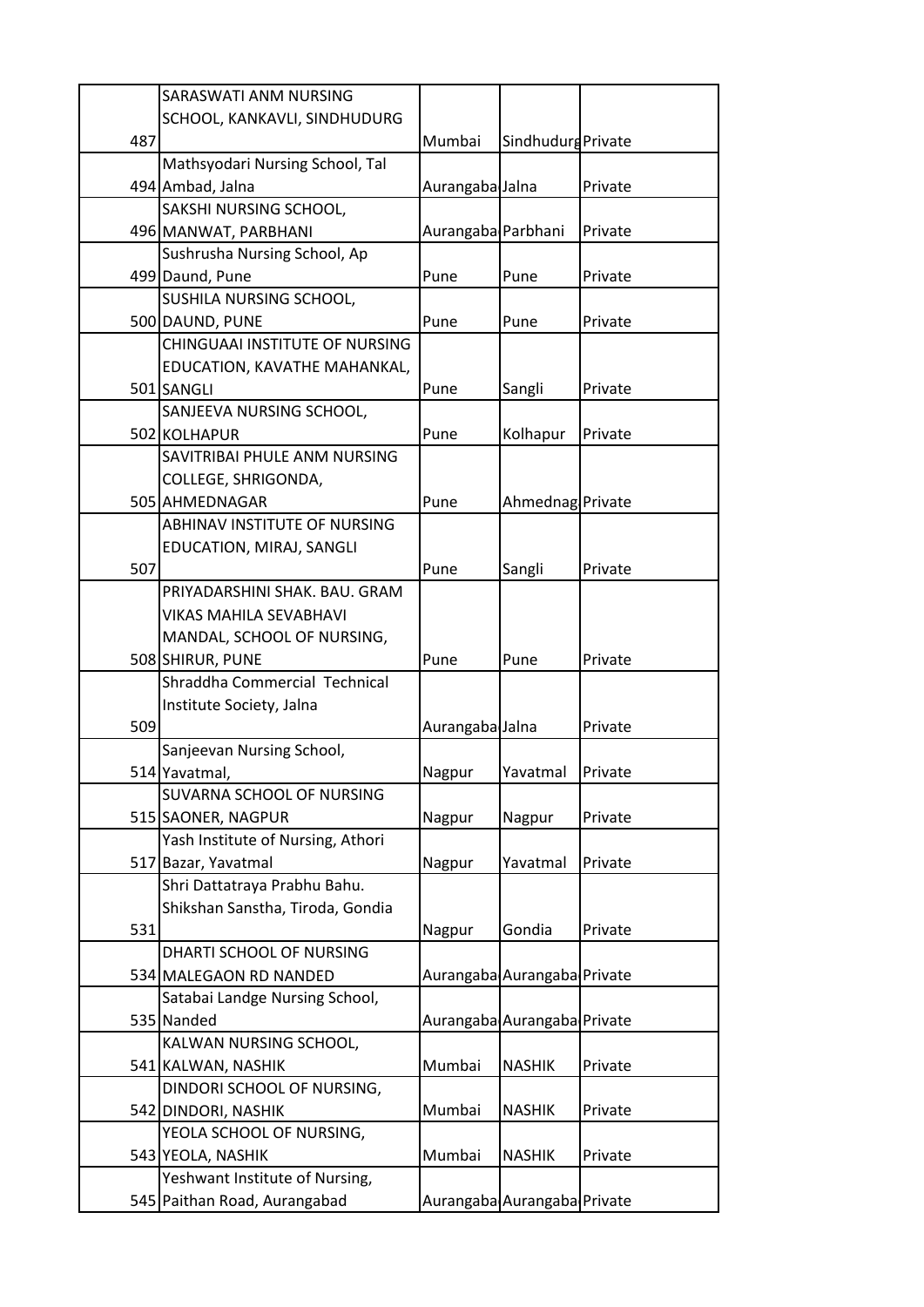|     | SWAMI VIVEKANAND SHIKSHAN          |                   |                             |         |
|-----|------------------------------------|-------------------|-----------------------------|---------|
|     | PRASARAK MANDAL, UDGIR, LATUR      |                   |                             |         |
| 546 |                                    | Aurangaba Latur   |                             | Private |
|     | Nazarene Nursing Training College, |                   |                             |         |
|     | 548 Pusad Road, Washim             | Nagpur            | <b>WASHIM</b>               | Private |
|     | S. CHANDRA SCHOOL OF NURSING,      |                   |                             |         |
|     | 552 ARJUNI GONDIA                  | Nagpur            | Gondia                      | Private |
|     | Sardar Nursing Institute, Walgaon  |                   |                             |         |
|     | 553 Road, Amravati                 | Nagpur            | Amravati                    | Private |
|     | Sunita Nursing School, Tal Shelu,  |                   |                             |         |
|     | 557 Wardha                         | Nagpur            | Wardha                      | Private |
|     | Prabhavati Nursing School,         |                   |                             |         |
|     | 561 Aurangabad                     |                   | Aurangaba Aurangaba Private |         |
|     | MAHARSHI WALMIKI INSTITUTE OF      |                   |                             |         |
|     | 568 NURSING MALKAPUR, AKOLA        | Nagpur            | Akola                       | Private |
|     | AZAD HIND NURSING SCHOOL,          |                   |                             |         |
|     | 571 AKOLA                          | Nagpur            | Akola                       | Private |
|     | L.D.H.T. SCHOOL OF NURSING,        |                   |                             |         |
|     | 580 HINGOLI                        | Aurangaba Hingoli |                             | Private |
|     | D.S. NURSING SCHOOL, SAKRI,        |                   |                             |         |
|     | 586 DHULE                          | Mumbai            | <b>Dhule</b>                | Private |
|     | PETH NURSING SCHOOL, PETH,         |                   |                             |         |
|     | 588 NASHIK                         | Mumbai            | <b>NASHIK</b>               | Private |
|     | <b>IGATPURI NURSING SCHOOL,</b>    |                   |                             |         |
|     | 589 IGATPURI, NASHIK               | Mumbai            | <b>NASHIK</b>               | Private |
|     | NIFAD NURSING SCHOOL, NIFAD,       |                   |                             |         |
|     | 590 NASHIK                         | Mumbai            | <b>NASHIK</b>               | Private |
|     | MANMAD NURSING SCHOOL,             |                   |                             |         |
|     | 591 YEOLA, NASHIK                  | Mumbai            | <b>NASHIK</b>               | Private |
|     | SAI CARE NURSING SCHOOL, NASHIK    |                   |                             |         |
| 592 |                                    | Mumbai            | <b>NASHIK</b>               | Private |
|     | D. D. VISPUTE SCHOOL OF NURSING,   |                   |                             |         |
|     | 595 PANVEL, RAIGAD                 | Mumbai            | Raigad                      | Private |
|     | RAJEEV GANDHI GNM NURSING          |                   |                             |         |
|     | 597 COLLEGE, SINNAR, NASHIK        | Mumbai            | <b>NASHIK</b>               | Private |
|     | KARM. R. S. WAGH EDUCATION         |                   |                             |         |
|     | HEALTH SANSTHAS SCHOOL OF          |                   |                             |         |
|     | 601 NURSING, DINDORI, NASHIK       | Mumbai            | <b>NASHIK</b>               | Private |
|     | ABHINAV NURSING SCHOOL,            |                   |                             |         |
|     | 608 AHMEDNAGAR                     | Pune              | Ahmednag Private            |         |
|     | SHIRUR SCHOOL OF NURSING,          |                   |                             |         |
|     | 610 SHIRUR, PUNE                   | Pune              | Pune                        | Private |
|     | SIDDHAGIRI NURSING INSTITUTE,      |                   |                             |         |
|     | KARVEER, KOLHAPUR                  |                   |                             |         |
| 617 |                                    | Pune              | Kolhapur                    | Private |
|     | DR. RAMESH DHOKANE PATIL           |                   |                             |         |
|     | SCHOOL OF NURSING, NEWASA,         |                   |                             |         |
|     | 620 AHMEDNAGAR                     | Pune              | Ahmednag Private            |         |
|     | KEDARNATH NURSING SCHOOL,          |                   |                             |         |
|     | 623 ISLAMPUR, SANGLI               | Pune              | Sangli                      | Private |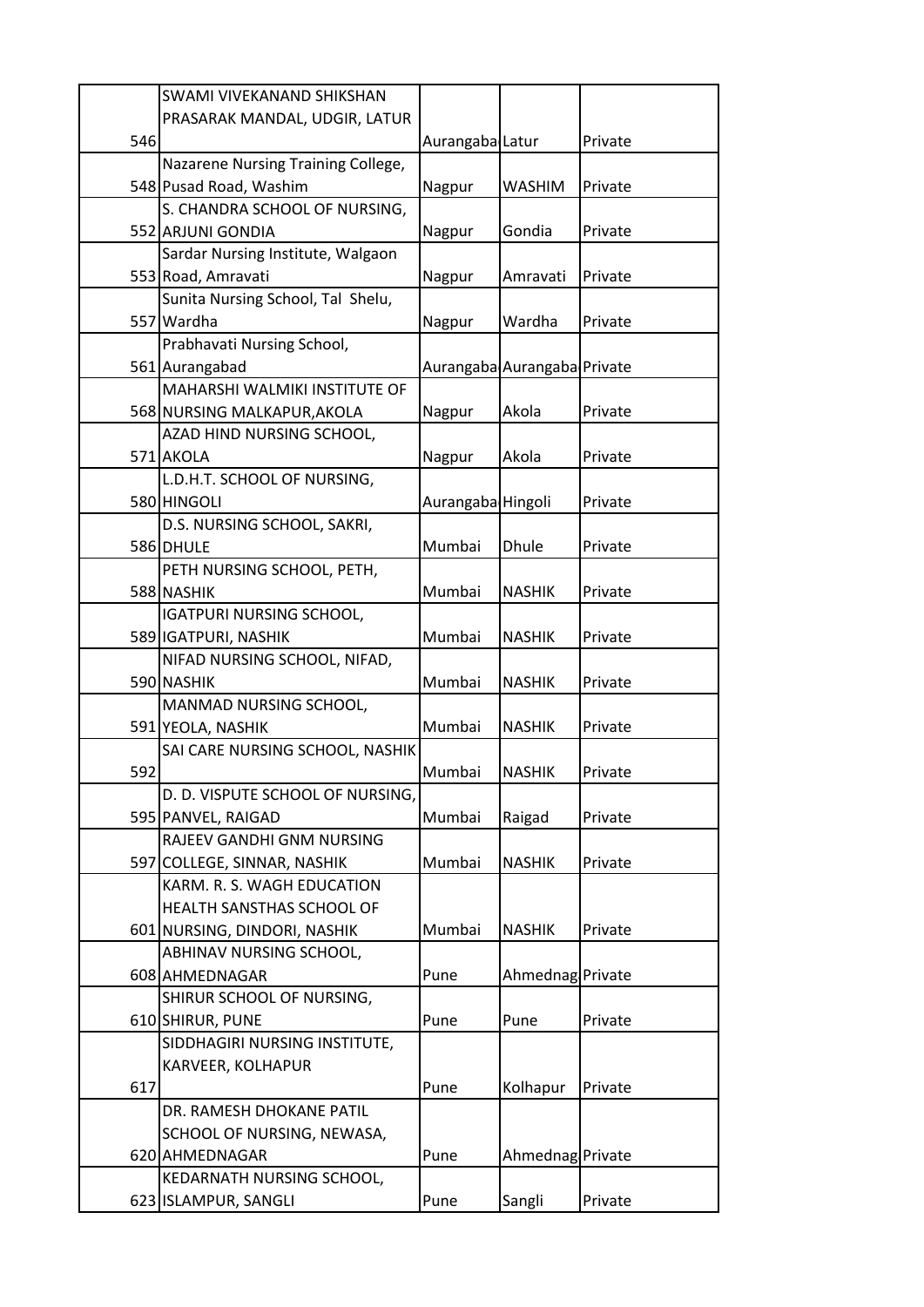|     | NEWASA NURSING SCHOOL,                           |        |                             |         |
|-----|--------------------------------------------------|--------|-----------------------------|---------|
|     | 624 NEWASA, AHMEDNAGAR                           | Pune   | Ahmednag Private            |         |
|     | SHABBIR AHMED ANSARI NURSING                     |        |                             |         |
|     | SCHOOL, MIRAJ, SANGLI                            |        |                             |         |
| 628 |                                                  | Pune   | Sangli                      | Private |
|     | LATE BHAU DAJI PATIL DESHMUKH                    |        |                             |         |
|     | <b>GRAMIN VIKAS PRATISHTHAN'S</b>                |        |                             |         |
|     | RANM SCHOOL, AHMEDNAGAR                          |        |                             |         |
| 629 |                                                  | Pune   | Ahmednag Private            |         |
|     | SAWALI SCHOOL OF NURSING,                        |        |                             |         |
|     | 630 PARNER, AHMEDNAGAR                           | Pune   | Ahmednag Trust              |         |
|     | JIJAMATA NURSING SCHOOL,                         |        |                             |         |
|     | 634 SHEVGAON, AHMEDNAGAR                         | Pune   | Ahmednag Private            |         |
|     | JANKALYAN INSTITUTE OF NURSING                   |        |                             |         |
|     | EDUCATION, PANDHARPUR,                           |        |                             |         |
|     | 642 SOLAPUR                                      | Pune   | Solapur                     | Private |
|     | YASH INSTITUTE OF NURSING                        |        |                             |         |
|     | PARAMEDICAL SCIENCES, INDAPUR,                   |        |                             |         |
|     | 650 PUNE                                         | Pune   | Pune                        | Private |
|     | DHANSHRI INSTITUTE OF NURSING,                   |        |                             |         |
|     | 652 MADHA, SOLAPUR                               | Pune   | Solapur                     | Private |
|     | CHETNA NURSING INSTITUTE,                        |        |                             |         |
|     | 653 WARDHA                                       | Nagpur | Wardha                      | Private |
|     | JIJAMATA SCHOOL OF NURSING,                      |        |                             |         |
|     | 654 BULDANA                                      | Nagpur | <b>Buldhana</b>             | Private |
|     | SARASWATI INSTITUTE OF NURSING                   |        |                             |         |
|     | <b>SCIENCES AND RESEARCH,</b>                    |        |                             |         |
|     | 656 AMRAVATI                                     | Nagpur | Amravati                    | Private |
|     | MAHALAXMI NURSING SCHOOL,                        |        | <b>Bhandara</b>             |         |
|     | 657 TUMSAR, BHANDARA                             | Nagpur |                             | Private |
|     | NANDATAI LOHAVE SCHOOL OF<br>659 NURSING, WARDHA | Nagpur | Wardha                      | Private |
|     | SAIRAM SCHOOL OF NURSING,                        |        |                             |         |
|     | 663 RAMTEK, NAGPUR                               | Nagpur | Nagpur                      | Private |
|     | MOTHER TERESA NURSING                            |        |                             |         |
|     | ACADAMY, BALLARPUR,                              |        |                             |         |
|     | 664 CHANDRAPUR                                   | Nagpur | Chandrapu Private           |         |
|     | PAINGANGA INSTITUTE OF                           |        |                             |         |
|     | 671 NURSING, BULDANA                             | Nagpur | <b>Buldhana</b>             | Private |
|     | AROMIRA SCHOOL OF NURSING,                       |        |                             |         |
|     | 679 BHANDARA                                     | Nagpur | <b>Bhandara</b>             | Private |
|     | DR. K. B. MAPRI INSTITUTE OF                     |        |                             |         |
|     | 680 NURISNG, LONAR, BULDHANA                     | Nagpur | <b>Buldhana</b>             | Private |
|     | NAV YUVA NURSING SCHOOL,                         |        |                             |         |
|     | 687 BHANDARA                                     | Nagpur | <b>Bhandara</b>             | Private |
|     | G.S.NURSING SCHOOL, SAKOLI,                      |        |                             |         |
|     | 690 BHANDARA                                     | Nagpur | <b>Bhandara</b>             | Private |
|     | SHRI GORAKSHA NURSING SCHOOL,                    |        |                             |         |
|     | PHULAMBRI, AURANGABAD                            |        |                             |         |
| 694 |                                                  |        | Aurangaba Aurangaba Private |         |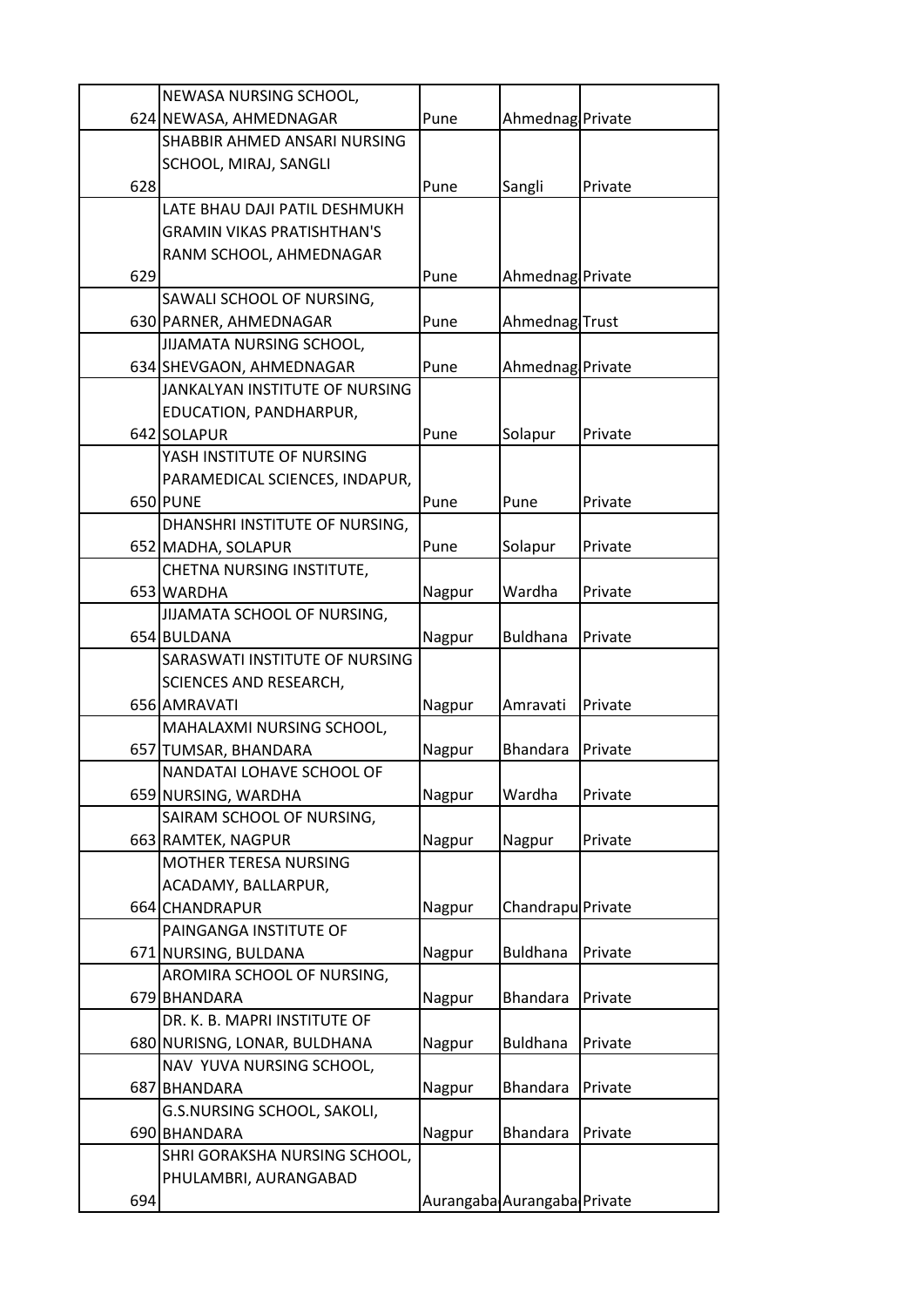|     | SHREE VENKATESHA NURSING                    |                    |                             |         |
|-----|---------------------------------------------|--------------------|-----------------------------|---------|
|     | 697 SCHOOL, BEED                            | Aurangaba Beed     |                             | Private |
|     | MAHARAJA SAYAJIRAO GAIKWAD                  |                    |                             |         |
|     | NURSING SCHOOL, AURANGABAD                  |                    |                             |         |
| 701 |                                             |                    | Aurangaba Aurangaba Private |         |
|     | RASHTRAMATA JIJAU NURSING                   |                    |                             |         |
|     | 702 SCHOOL, PATODA, BEED                    | Aurangaba Beed     |                             | Private |
|     | <b>VISHWAS SAWANT NURSING</b>               |                    |                             |         |
|     | 704 SCHOOL, BEED                            | Aurangaba Beed     |                             | Private |
|     | DR. DAHIPHALE MEDICAL                       |                    |                             |         |
|     | FOUNDATION TRUST'S SCHOOL OF                |                    |                             |         |
|     | 707 NURSING, AURANGABAD                     |                    | Aurangaba Aurangaba Private |         |
|     | <b>KOMALBAI MUNDE NURSING</b>               |                    |                             |         |
|     | 708 SCHOOL, MUKHED, NANDED                  | Aurangaba NANDED   |                             | Private |
|     | GANSHANTI NURSING SCHOOL,                   |                    |                             |         |
|     | 709 NANDED                                  |                    | Aurangaba Aurangaba Private |         |
|     | RAM RATAN NURSING INSTITUTE,                |                    |                             |         |
|     | 710 BHOKAR, NANDED                          | Aurangaba NANDED   |                             | Private |
|     | RENUKA NURSING RANM SCHOOL,                 |                    |                             |         |
|     | KALAMB, OSMANABAD                           |                    |                             |         |
| 718 |                                             |                    | Aurangaba Osmanaba Private  |         |
|     | <b>DAYEE INSTITUTE OF</b>                   |                    |                             |         |
|     | 719 NURSING, LATUR                          | Aurangaba Latur    |                             | Private |
|     | SUBHADRA INSTITUTE NURSING                  |                    |                             |         |
|     | 723 SCHOOL, BILOLI, NANDED                  | Aurangaba NANDED   |                             | Private |
|     | LATE ANNASAHEB KAKDE NURSING                |                    |                             |         |
|     | SCHOOL, SAILU, PARBHANI                     |                    |                             |         |
| 724 |                                             | Aurangaba Parbhani |                             | Private |
|     | KAI. MUNIRAM NIKE NURSING                   |                    |                             |         |
|     | 725 SCHOOL, SONPETH, PARBHANI               | Aurangaba Parbhani |                             | Private |
|     | RADHAI INSTITUTE OF NURSING                 |                    |                             |         |
|     | SCHOOL, GANGAKHED, PARBHANI                 |                    |                             |         |
| 727 |                                             | Aurangaba Parbhani |                             | Private |
|     | <b>SWAMI RAMANAND TIRTH</b>                 |                    |                             |         |
|     | NURSING INSTITITUE, KANDHAR,                |                    |                             |         |
|     | 732 NANDED                                  | Aurangaba NANDED   |                             | Private |
|     | PRAGATI NURSING SCHOOL,                     | Aurangaba Beed     |                             | Private |
|     | 733 PATODA, BEED<br>SAMARTH NURSING SCHOOL, |                    |                             |         |
|     | 734 WADVANI, BEED                           | Aurangaba Beed     |                             | Private |
|     | SAMARTH NURSING SCHOOL,                     |                    |                             |         |
|     | 740 PARBHANI                                | Aurangaba Parbhani |                             | Private |
|     | GANGAPUR NURSING SCHOOL,                    |                    |                             |         |
|     | 741 GANGAPUR, AURANGABAD                    |                    | Aurangaba Aurangaba Private |         |
|     | SHRI SWAMI SAMARTH NURSING                  |                    |                             |         |
|     | SCHOOL, AURANGABAD                          |                    |                             |         |
| 742 |                                             |                    | Aurangaba Aurangaba Private |         |
|     | HUDCO NURSING SCHOOL,                       |                    |                             |         |
|     | 743 AURANGABAD                              |                    | Aurangaba Aurangaba Private |         |
|     |                                             |                    |                             |         |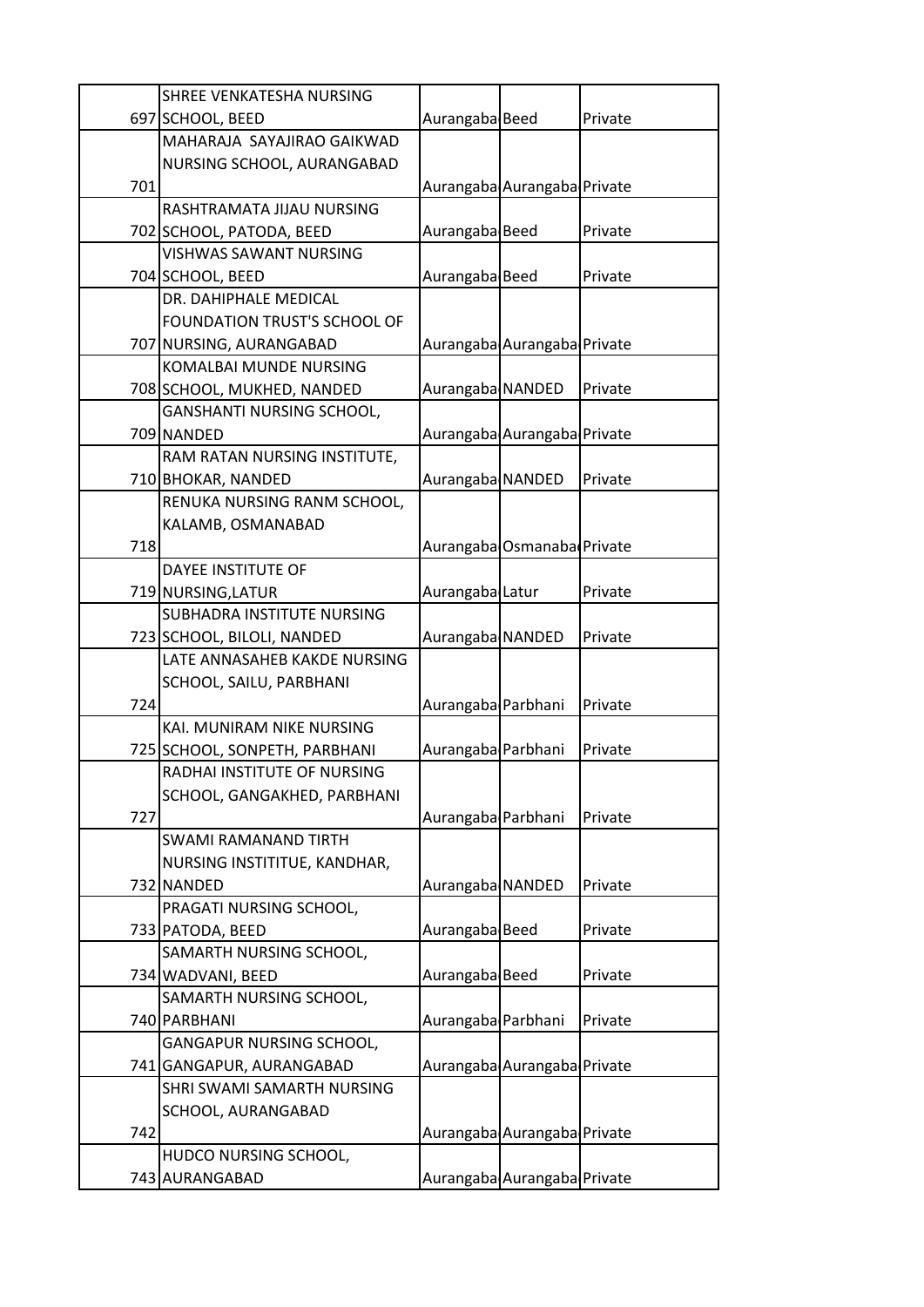|     | SHEETAL NURSING SCHOOL,                |                    |                             |         |
|-----|----------------------------------------|--------------------|-----------------------------|---------|
|     | 746 AURANGABAD                         |                    | Aurangaba Aurangaba Private |         |
|     | <b>SAVITRIBAI PHULE NURSING</b>        |                    |                             |         |
|     | 748 SCHOOL, JALKOT, LATUR              | Aurangaba Latur    |                             | Private |
|     | GANGABAI PATIL NURSING SCHOOL,         |                    |                             |         |
|     | 749 BILOLI, NANDED                     | Aurangaba NANDED   |                             | Private |
|     | SANSKRUTI NURSING SCHOOL, BEED         |                    |                             |         |
| 750 |                                        | Aurangaba Beed     |                             | Private |
|     | SUVIDHA NURSING SCHOOL, LATUR          |                    |                             |         |
| 753 |                                        | Aurangaba Latur    |                             | Private |
|     | YESHWANT INSTITUTE OF NURSING          |                    |                             |         |
|     | 755 SCHOOL, HINGOLI                    | Aurangaba Hingoli  |                             | Private |
|     | RAJMATA JIJAU NURSING SCHOOL,          |                    |                             |         |
|     | 760 NANDED                             |                    | Aurangaba Aurangaba Private |         |
|     | OMKAR NURSING SCHOOL, BILOLI,          |                    |                             |         |
|     | 764 NANDED                             | Aurangaba Beed     |                             | Private |
|     | <b>RAMLING VIGHNE NURSING</b>          |                    |                             |         |
|     | 768 SCHOOL, BEED                       | Aurangaba Beed     |                             | Private |
|     | S. CHANDRA NURSING SCHOOL,             |                    |                             |         |
|     | 769 AMGAON, GONDIA                     | Nagpur             | Gondia                      | Private |
|     | SMT. LAXMIBAI CHANDEKAR                |                    |                             |         |
|     | NURSING SCHOOL, GORGAON,               |                    |                             |         |
|     | 771GONDIA                              | Nagpur             | Gondia                      | Private |
|     | <b>GONDIA CITY INSTITUTE OF</b>        |                    |                             |         |
|     | <b>NURSING &amp; PARAMEDICAL</b>       |                    |                             |         |
|     | 772 SCIENCES, GONDIA                   | Nagpur             | Gondia                      | Private |
|     | AURANGABAD NURSING SCHOOL,             |                    |                             |         |
|     | 779 AURANGABAD                         |                    | Aurangaba Aurangaba Private |         |
|     | SHAHNAWAZ NURSING SCHOOL,              |                    |                             |         |
|     | 780 AURANGABAD                         |                    | Aurangaba Aurangaba Private |         |
|     | NARMADA NURSING INSTITUTE,             |                    |                             |         |
|     | 781 LOHA, NANDED                       | Aurangaba NANDED   |                             | Private |
|     | SAI NURSING COLLEGE, UMERGA,           |                    |                             |         |
|     | 787 OSMANABAD                          |                    | Aurangaba Osmanaba Private  |         |
|     | NEW MOTHER TERESA A.N.M.               |                    |                             |         |
|     | SCHOOL OF NURSING, UDGIR,<br>788 LATUR |                    |                             |         |
|     | SHRI SAI INSTITUTION OF NURSING        | Aurangaba Latur    |                             | Private |
|     |                                        |                    |                             |         |
| 793 | SCHOOL, JINTOR, PARBHANI               | Aurangaba Parbhani |                             | Private |
|     | YESHWANT INSTITUTE OF NURSING,         |                    |                             |         |
|     | 794 PARBHANI                           | Aurangaba Parbhani |                             | Private |
|     | DIPTI AAHER NURSING SCHOOL,            |                    |                             |         |
|     | 797 AMBAJOGAI, BEED                    | Aurangaba Beed     |                             | Private |
|     | MOTHER TERESA NURSING SCHOOL,          |                    |                             |         |
|     | 798 HINGOLI                            | Aurangaba Hingoli  |                             | Private |
|     | MOTHER TERESA NURSING                  |                    |                             |         |
|     | 799 INSTITUTE, KANDHAR, NANDED         | Aurangaba NANDED   |                             | Private |
|     | Palak Nursing Institute, Shirpur,      |                    |                             |         |
|     | 804 Dhule                              | Mumbai             | <b>Dhule</b>                | Private |
|     |                                        |                    |                             |         |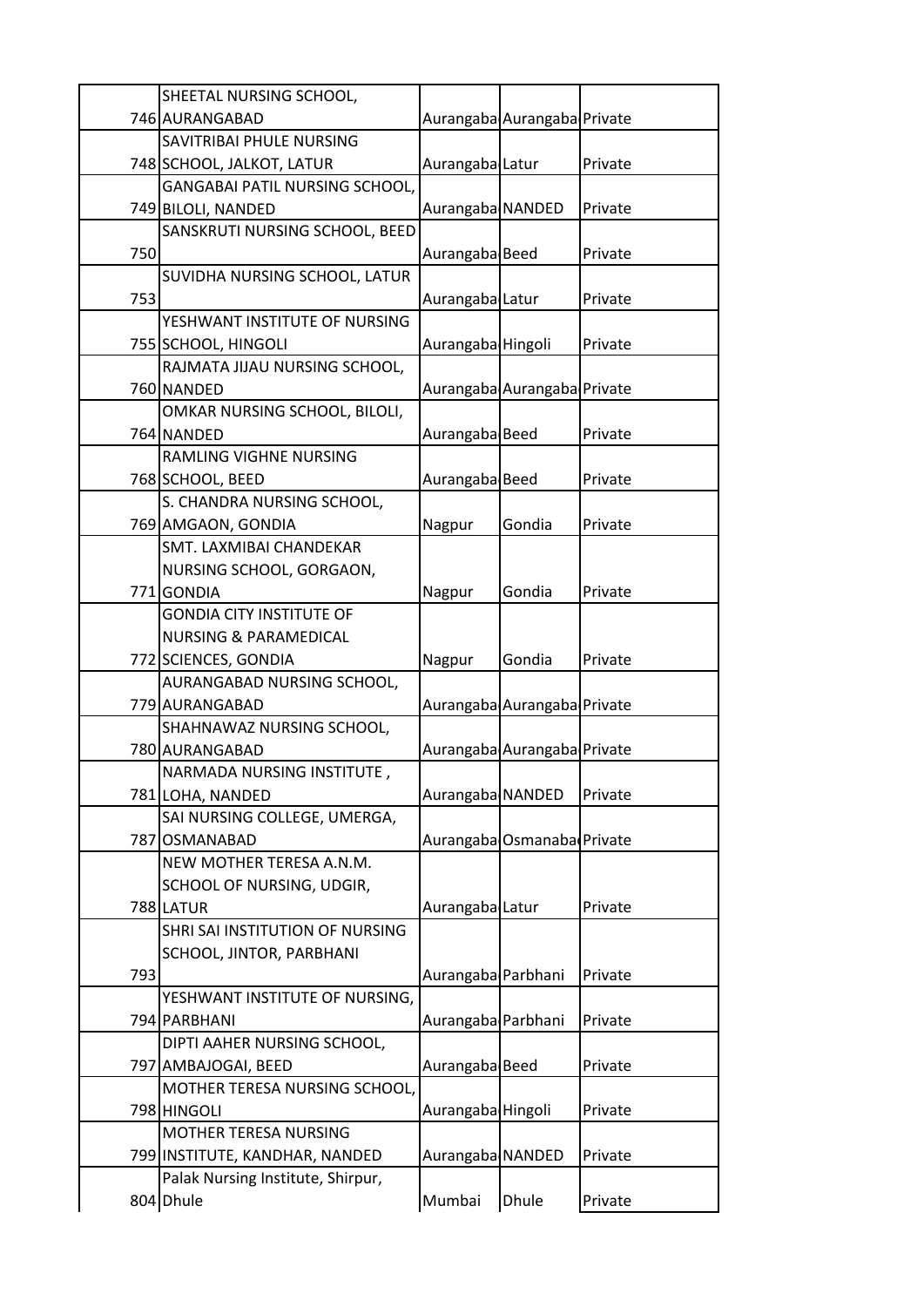|      | Smt. Padmini Institute of Nursing    |                    |                             |            |
|------|--------------------------------------|--------------------|-----------------------------|------------|
|      | Paramedical Sciences, Atpadi, Sangli |                    |                             |            |
| 809  |                                      | Pune               | Sangli                      | Private    |
|      | Saibaba Nursing School, Kolpewadi,   |                    |                             |            |
|      | 810 Ahmednagar                       | Pune               | Ahmednag Private            |            |
|      | Raj Laxmi Nursing School,            |                    |                             |            |
|      | 811 Ahmednagar                       | Pune               | Ahmednag Private            |            |
|      | Dimond Nursing Institute, Deoli,     |                    |                             |            |
|      | 813 Wardha                           | <b>BH</b>          | Wardha                      | Private    |
|      | Varsharaj Nursing School, Wani,      |                    |                             |            |
|      | 821 Yavatmal                         | Nagpur             | Yavatmal                    | Private    |
|      | Aakar School of Nursing, Nagpur      |                    |                             |            |
| 825  |                                      | Nagpur             | Nagpur                      | Private    |
|      | Om Shanti Nursing School,            |                    |                             |            |
|      | 830 Bhokardan, Jalna                 | Aurangaba Jalna    |                             | Private    |
|      | Kalpana Chawala Nursing School,      |                    |                             |            |
|      | 834 Parbhani                         | Aurangaba Parbhani |                             | Private    |
|      | Swaraj Indira Gandhi Nursing         |                    |                             |            |
|      | 838 School, Patoda, Beed             | Aurangaba Beed     |                             | Private    |
|      | The Yash Foundations College of      |                    |                             |            |
|      | Nursing Medical Research Institute,  |                    |                             |            |
|      | 870 Ratnagiri                        | Mumbai             | Ratnagiri                   | Private    |
|      | Dhareshwar Institute of Nursing,     |                    |                             |            |
|      | 898 Pune                             | Pune               | Pune                        | Private    |
|      | Spandan Nursing School, Pauni,       |                    |                             |            |
|      | 935 Bhandara                         | Nagpur             | <b>Bhandara</b>             | Private    |
|      | Marathwada Nursing School,           |                    |                             |            |
|      | 971 Nanded                           | Aurangaba NANDED   |                             | Private    |
|      | Dnyandeep Vimukta Va Bhatkya         |                    |                             |            |
|      | Jati, Jamati Shikshan Prasarak       |                    |                             |            |
|      | Mandal Nursing School, Buldhana      |                    |                             |            |
| 1003 |                                      | Nagpur             | <b>Buldhana</b>             | Private    |
|      | SMT. D.Y.SAWANT NURSING              |                    |                             |            |
|      | 1011 SCHOOL, BHANDUP                 |                    | Greater MuMumbai Su Private |            |
|      | SHRIRAMPUR NURSING SCHOOL,           |                    |                             |            |
|      | SHRIAMPUR, AHMEDNAGAR                |                    |                             |            |
| 1017 |                                      | Pune               | Ahmednag Private            |            |
|      | <b>WALUNJ NURSING</b>                |                    |                             |            |
|      | SCHOOL, WALUNJ, AURANGABAD           |                    |                             |            |
| 1019 |                                      |                    | Aurangaba Aurangaba Private |            |
|      | MANGAON EDUCATION TRUST,             |                    |                             |            |
|      | 1023 MANGAON, RAIGAD                 | Mumbai             | Raigad                      | Private    |
|      | <b>SOU RUKHMINI MANOHAR</b>          |                    |                             |            |
|      | MACHALE NURSING SCHOOL, BEED         |                    |                             |            |
| 1026 |                                      | Aurangaba Beed     |                             | Private    |
|      | UNIQUE RANM NURSING SCHOOL,          |                    |                             |            |
|      | 1028 PARLI, BEED                     | Aurangaba Beed     |                             | Government |
|      | Aai Institute of Nursing, Parbhani   |                    |                             |            |
| 1032 |                                      | Aurangaba Parbhani |                             | Private    |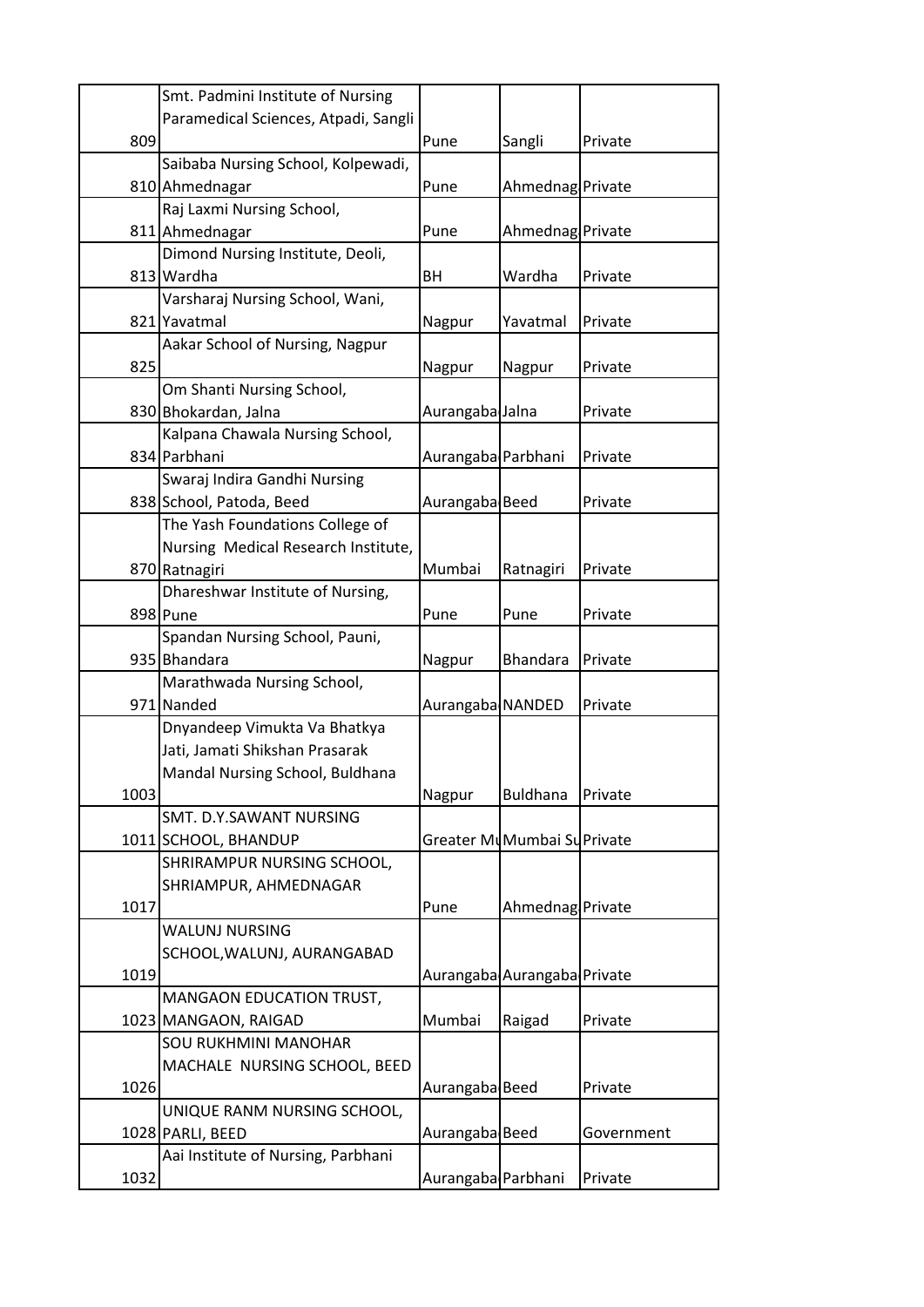|      | <b>Swami Samarth Nursing</b>         |                    |                             |                    |
|------|--------------------------------------|--------------------|-----------------------------|--------------------|
|      | 1033 School, Solapur                 | Pune               | Solapur                     | Private            |
|      | BLESSING INSTITUTE OF NURSING,       |                    |                             |                    |
|      | 1039 PARBHANI                        | Aurangaba Parbhani |                             | Private            |
|      | SARSWATI NURSING SCHOOL,             |                    |                             |                    |
|      | 1049 DHAMANGAON, AMRAVATI            | Nagpur             | Amravati                    | Private            |
|      | 1050 GENERAL HOSPITAL, WASHIM        | Nagpur             | <b>WASHIM</b>               | Government         |
|      | DISTRICT HOSPITAL, SAWARGAON,        |                    |                             |                    |
|      | AMBAJOGAI, BEED                      |                    |                             |                    |
| 1051 |                                      | Aurangaba Beed     |                             | Government         |
|      | Training college of Nursing, general |                    |                             |                    |
|      | hospital malegaon nashik             |                    |                             |                    |
| 1099 |                                      | Mumbai             | <b>NASHIK</b>               | Government         |
|      | GENERAL HOSPITAL, NANDURBAR          |                    |                             |                    |
| 1101 |                                      | Mumbai             |                             | NANDURBAGovernment |
|      | GENERAL HOSPITAL, PUSAD,             |                    |                             |                    |
|      | 1102 YAVATMAL                        | Nagpur             | Yavatmal                    | Government         |
|      | 1103 GENERAL HOSPITAL, HINGOLI       | Aurangaba Hingoli  |                             | Government         |
|      | Chintamani School of Nursing,        |                    |                             |                    |
|      | 1106 Kalamb, Yavatmal                | Nagpur             | Yavatmal                    | Private            |
|      | Smt. Shalinitai Meghe College of     |                    |                             |                    |
|      | Nursing & Hospital, Bhilewada,       |                    |                             |                    |
|      | 1109 Bhandara                        | Nagpur             | <b>Bhandara</b>             | Private            |
|      | Shri K.R.Pandav College of Nursing   |                    |                             |                    |
|      | 1110 and Hospital, Nagpur            | Nagpur             | Nagpur                      | Private            |
|      | <b>GENERAL HOSPITAL,</b>             |                    |                             |                    |
|      | 1113 BHABHULGAON, LATUR              | Aurangaba Latur    |                             | Government         |
|      | KSPM's Jijamata Nursing School,      |                    |                             |                    |
|      | 1114 Latur                           | Aurangaba Latur    |                             | Private            |
|      | Godavari Nursing School of ANM,      |                    |                             |                    |
|      | 1115 Aurangabad                      |                    | Aurangaba Aurangaba Private |                    |
|      | 1117 Shantai Nursing School, Palghar | Mumbai             | <b>PALGHAR</b>              | Private            |
|      | Sanjeevani Nursing College, Sakoli,  |                    |                             |                    |
|      | 1120 Bhandara                        | Nagpur             | <b>Bhandara</b>             | Private            |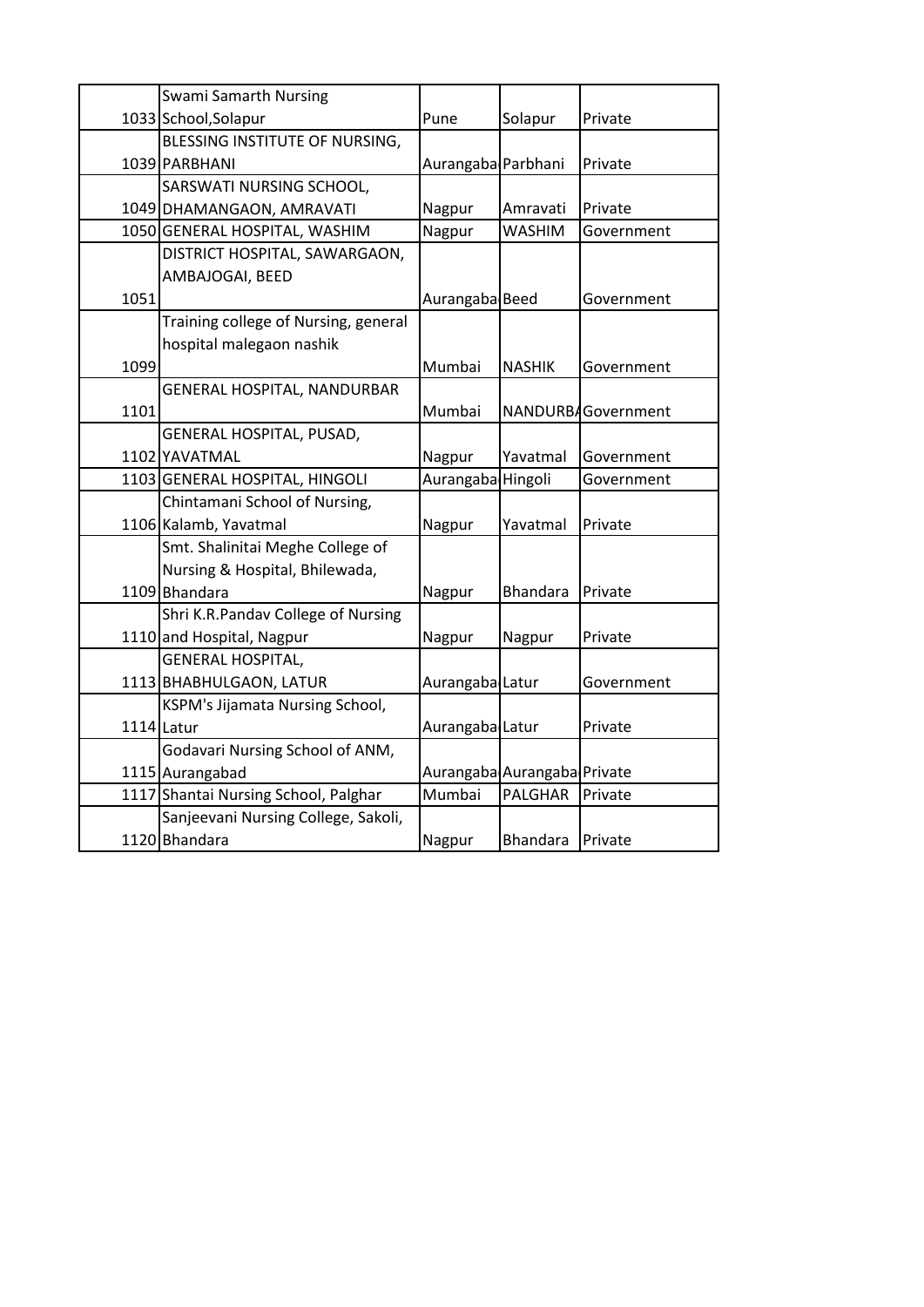| <b>Institutes OF GNM Affiliation fees Pending list for</b> |                                         |        |                      |                      |  |
|------------------------------------------------------------|-----------------------------------------|--------|----------------------|----------------------|--|
| AY 2020-21                                                 |                                         |        |                      |                      |  |
| vcInstitut                                                 |                                         |        |                      | vcControl_Na         |  |
| e_Code                                                     | vcInstitute Name                        |        | vcRegion_lvchDist_Na | me                   |  |
|                                                            |                                         |        |                      |                      |  |
|                                                            | 4 V. S. GENERAL HOSPITAL, THANE         | Mumbai | Thane                | Government           |  |
|                                                            | 6 GENERAL HOSPITAL, ALIBAG              | Mumbai | Raigad               | Government           |  |
|                                                            | 7 GENERAL HOSPITAL, RATNAGIRI           | Mumbai | Ratnagiri            | Government           |  |
|                                                            | 8 GENERAL HOSPITAL, NASIK               | Mumbai | <b>NASHIK</b>        | Government           |  |
|                                                            | 10 GENERAL HOSPITAL, JALGAON            | Mumbai | Jalgaon              | Government           |  |
|                                                            | RAMRAJE SCH. NSG, RCON DAPOLI,          |        |                      |                      |  |
|                                                            | 14 RATNAGIRI                            | Mumbai | Ratnagiri            | Private              |  |
|                                                            | NAMCO SCHOOL OF NURSING,                |        |                      |                      |  |
|                                                            | 33 NASIK                                | Mumbai | <b>NASHIK</b>        | Private              |  |
|                                                            | SHREE ANANT SMRUTI SCHOOL OF            |        |                      |                      |  |
|                                                            | 35 NURSING, KASAL                       | Mumbai | Sindhudurg Private   |                      |  |
|                                                            |                                         |        |                      |                      |  |
|                                                            | 38 NASHIK NURSING SCHOOL, NASHIK        | Mumbai | <b>NASHIK</b>        | Private              |  |
|                                                            | 40 GENERAL HOSPITAL, SATARA             | Pune   | Satara               | Government           |  |
|                                                            |                                         |        |                      |                      |  |
|                                                            | 42 DHANRAJGIRIJI HOSPITAL, SOLAPUR Pune |        | Solapur              | Trust                |  |
|                                                            | 54 ASHWINI SAHAKARI SON, SOLAPUR        | Pune   | Solapur              | Trust                |  |
|                                                            |                                         |        |                      |                      |  |
|                                                            | SHIVAJI SHIKSHAN PRASARAK               |        |                      |                      |  |
|                                                            | 64 MANDALS, SON, BARSHI, SOLAPUR        | Pune   | Solapur              | Private              |  |
|                                                            | ANAND MEDICAL FOUNDATION,               |        |                      |                      |  |
|                                                            | 65 SON, KURULI, KHED, PUNE              | Pune   | Pune                 | Private              |  |
|                                                            | KAMAL INSTITUTE OF NURSING              |        |                      |                      |  |
|                                                            | 66 EDUCATION, JATH, SANGLI              | Pune   | Sangli               | Private              |  |
|                                                            | PHALTAN EDUCATION SOCIETY,              |        |                      |                      |  |
|                                                            | SCHOOL OF NURSING, PHALTAN              |        |                      |                      |  |
|                                                            | 90.SATARA                               | Pune   | Satara               | Private              |  |
|                                                            |                                         |        |                      |                      |  |
|                                                            | <b>FLORENCE NIGHTINGALE TRAINING</b>    |        |                      |                      |  |
|                                                            | 101 COLLEGE OF NURSING, WARDHA.         | Nagpur | Wardha               | Trust                |  |
|                                                            | DIST.HOSPITAL FOR WOMEN,                |        |                      |                      |  |
|                                                            | 107 AMRAVATI                            | Nagpur | Amravati             | Government           |  |
|                                                            |                                         |        |                      |                      |  |
|                                                            | 109 GENERAL HOSPITAL, CHANDRAPUR        | Nagpur |                      | Chandrapu Government |  |
|                                                            | 112 GENERAL HOSPITAL, BHANDARA          | Nagpur | Nagpur               | Government           |  |
|                                                            |                                         |        |                      |                      |  |
|                                                            | 113 GENERAL HOSPITAL GADCHIROLI         | Nagpur | Gadchiroli           | Government           |  |
|                                                            | HELEN ROSE SCHOOL OF NURSING            |        |                      |                      |  |
|                                                            | 115 UMRI, YAVATMAL                      | Nagpur | Yavatmal             | Private              |  |
|                                                            |                                         |        |                      |                      |  |
|                                                            | SUMITRABAI THAKARE TRAINING             |        |                      |                      |  |
|                                                            | 119 COLLEGE OF NURSING, YAVATMAL        | Nagpur | Yavatmal             | Private              |  |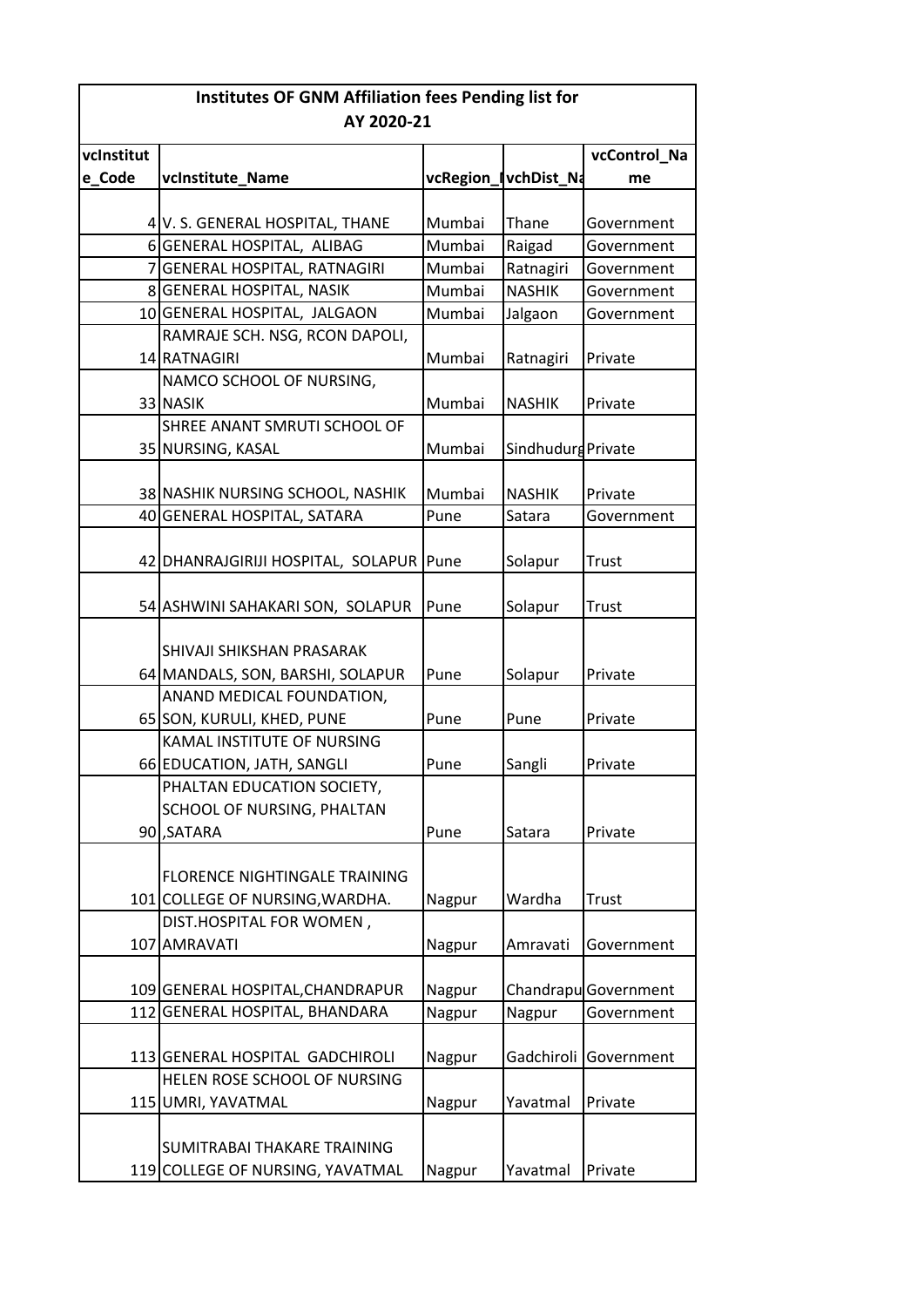| TIRPUDE NURSING TRAINING                        |                    |                             |                               |
|-------------------------------------------------|--------------------|-----------------------------|-------------------------------|
| 123 SCHOOL, NAGPUR                              | Nagpur             | Nagpur                      | Private                       |
| SMT. K. N. PATEL SCHOOL OF                      |                    |                             |                               |
| 126 NURSING, BHANDARA                           | Nagpur             | Bhandara                    | Private                       |
| MUNGASAJI MAHARAJ NURSING                       |                    |                             |                               |
| 136 SCHOOL, YAVATMAL                            | Nagpur             | Yavatmal                    | Private                       |
| DR. ARCHANATAI GADE PATIL                       |                    |                             |                               |
| SCHOOL OF NURSING LOHARA                        |                    |                             |                               |
| 138 YAVATMAL                                    | Nagpur             | Yavatmal                    | Private                       |
| DR. PANJABRAO DESHMUKH INST.                    |                    |                             |                               |
| 146 OF NSG. AMRAVATI                            | Nagpur             | Amravati                    | Private                       |
| SHALOM SCHOOL OF NURSING,                       |                    |                             |                               |
| 149 WARDHA                                      | Nagpur             | Wardha                      | Private                       |
| GENERAL HOSPITAL, SON,                          |                    |                             |                               |
| 161 OSMANABAD                                   |                    |                             | Aurangaba Osmanaba Government |
| VITHAI HOSPITAL AND RESEARCH                    |                    |                             |                               |
| 164 CENTRE, SON, BEED                           | Aurangaba Beed     |                             | <b>Trust</b>                  |
| SHRI DHANESHWARI MANAV VIKAS                    |                    |                             |                               |
| 168 MANDAL, AURANGABAD                          |                    | Aurangaba Aurangaba Private |                               |
| SHRI SAI INSTITUE OF NURSING,                   |                    |                             |                               |
| 169 JALNA                                       | Aurangaba Jalna    |                             | Private                       |
| MAULI INSTITUTE OF NURSING,                     |                    |                             |                               |
| 170 PARBHANI                                    | Aurangaba Parbhani |                             | Private                       |
| 178 B.Y.L.NAIR CHA. HOSP, MUMBAI                | Greater MuMumbai   |                             | Semi Govt                     |
| 180 L.T.M.G.HOSPITAL, SION, MUMBAI              | Greater MyMumbai   |                             | Semi Govt                     |
|                                                 |                    |                             |                               |
| 181 M.G.M.HOSPITAL, PAREL, MUMBAI               | Greater MuMumbai   |                             | Semi Govt                     |
|                                                 |                    |                             |                               |
| 182 B.D.P. PARSEE GEN. HOSP., MUMBAI            | Greater MuMumbai   |                             | Private                       |
| HARILAL BHAGWATI MUNCIPAL                       |                    |                             |                               |
| GEN.HOSPITAL, SON, BORIVALI,                    |                    |                             |                               |
| 186 MUMBAI                                      | Greater MuMumbai   |                             | Government                    |
| HOLY FAMILY INSTITUTE OF                        |                    |                             |                               |
| 192 NURSING EDU., KURLA, MUMBAI                 | Greater MuMumbai   |                             | Private                       |
| UDAY GER SCHOOL OF NURSING,<br>194 VASAI, THANE | Mumbai             | PALGHAR                     | Private                       |
| M.V.P.SAMAJS Institute of Nursing               |                    |                             |                               |
| 196 education                                   | Mumbai             | <b>NASHIK</b>               | Trust                         |
| <b>GOKHALE EDUCATION SOCIETY,</b>               |                    |                             |                               |
| 197 SON, VIDYANAGAR, NASIK                      | Mumbai             | <b>NASHIK</b>               | Private                       |
| JAWAHAR MED.FOUNDATION, SON,                    |                    |                             |                               |
| 198 DHULE                                       | Mumbai             | NANDURBAPrivate             |                               |
|                                                 |                    |                             |                               |
| MANAV SADHAN VIKAS SANSTHA,                     |                    |                             |                               |
| 199 SON, KUDAL, SINDHUDURG                      | Mumbai             | Sindhudurg Private          |                               |
| <b>GLOBAL HEALTH CARE INSTITUTE,</b>            |                    |                             |                               |
| 203 COLLEGE OF NURSING, NASHIK                  | Mumbai             | <b>NASHIK</b>               | Private                       |
|                                                 |                    |                             |                               |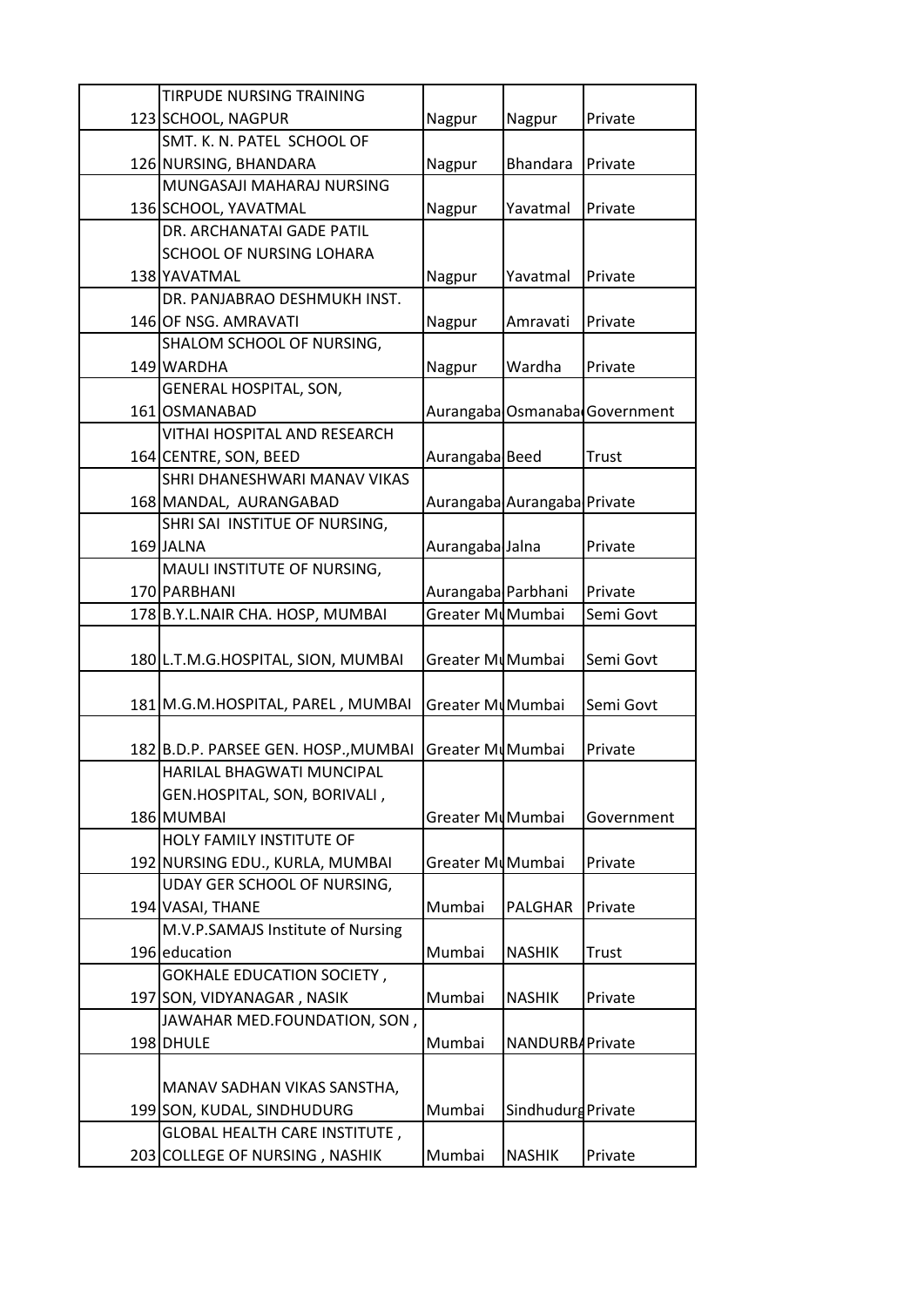| BHAKTI VEDANTA HOSPITAL,           |        |                  |                     |
|------------------------------------|--------|------------------|---------------------|
| SCHOOL OF NURSING,                 |        |                  |                     |
| 204 MIRAROAD, THANE                | Mumbai | Thane            | Private             |
| YERALA MEDICAL TRUST &             |        |                  |                     |
| RESEARCH CENTRE, SCHOOL OF         |        |                  |                     |
| 205 NURSING, KHARGHAR              | Mumbai | Thane            | Trust               |
| DEOMOGRA FOUNDATION TRUST,         |        |                  |                     |
| 207 NANDURBAR                      | Mumbai | <b>NASHIK</b>    | Trust               |
| PRABHAKAR PATIL INSTITUTE OF       |        |                  |                     |
| 208 NURSING EDUCATION, PEN         | Mumbai | Raigad           | Private             |
| 210 K.E.M. HOSPITAL, PUNE          | Pune   | Pune             | Trust               |
|                                    |        |                  |                     |
| 212 E.BOOTH HOSPITAL, AHMEDNAGAR   | Pune   |                  | Ahmednag Missionary |
| ST.LUKES HOSPITAL, SHRIRAMPUR,     |        |                  |                     |
| 213 AHMEDNAGAR                     |        |                  |                     |
|                                    | Pune   | AhmednagTrust    |                     |
|                                    |        |                  |                     |
| PRAVARA MED. TRUST, COLLEGE OF     |        |                  |                     |
| 214 NURSING, LONI, AHMEDNAGAR      | Pune   | Ahmednag Private |                     |
|                                    |        |                  |                     |
| <b>KRISHNA HOSPITAL MEDICAL</b>    |        |                  |                     |
| 215 RESEARCH CENTER, KARAD, SATARA | Pune   | Satara           | Private             |
| WANLESS HOSPITAL COLLEGE OF        |        |                  |                     |
| 216 NURSING, MIRAJ, DIST SANGLI    | Pune   | Sangli           | Private             |
| 217 GENERAL HOSPITAL, SANGLI       | Pune   | Sangli           | Government          |
| 218 GENERAL HOSPITAL, SOLAPUR      | Pune   | Solapur          | Government          |
| DR. D.Y. PATIL INST OF NURSING     |        |                  |                     |
| 220 EDU, PIMPRI, PUNE              | Pune   | Pune             | Private             |
|                                    |        |                  |                     |
| SHRI VIVEKANAND SCHOOL OF          |        |                  |                     |
| 224 NURSING, RAHURI, AHMEDNAGAR    | Pune   | Ahmednag Private |                     |
|                                    |        |                  |                     |
| DR. D.Y.PATIL INSTITUTE OF         |        |                  |                     |
| 225 NURSING EDUCATION, KOLHAPUR    | Pune   | Kolhapur         | Private             |
|                                    |        |                  |                     |
| DWARIKA SANGAMNER INSTITUTE        |        |                  |                     |
| 226 OF NURSING EDUCATION, PUNE     | Pune   | Pune             | Trust               |
| N.M. WADIA HOSPITAL, SCHOOL OF     |        |                  |                     |
| 227 NURSING, PUNE                  | Pune   | Pune             | Trust               |
| LOKNETE RAJARAMBAPU PATIL,         |        |                  |                     |
| TRG. COLL. OF NURSING, ISLAMPUR,   |        |                  |                     |
| 228 WALWA, SANGLI                  | Pune   | Sangli           | Private             |
| KASEGAON EDUCATION SOCIETY,        |        |                  |                     |
| SCHOOL OF NURSING, ISLAMPUR,       |        |                  |                     |
| 230 SANGLI                         | Pune   | Sangli           | Private             |
| GIRIRAJ SCHOOL OF NURSING,         |        |                  |                     |
| 232 BARAMATI                       | Pune   | Pune             | Private             |
|                                    |        |                  |                     |
| LATE NARAYANDAS BHAWANGDAS         |        |                  |                     |
| CHHABADA TRAINING COLLEGE OF       |        |                  |                     |
|                                    |        |                  |                     |
| 233 NURSING, SATARA                | Pune   | Satara           | Trust               |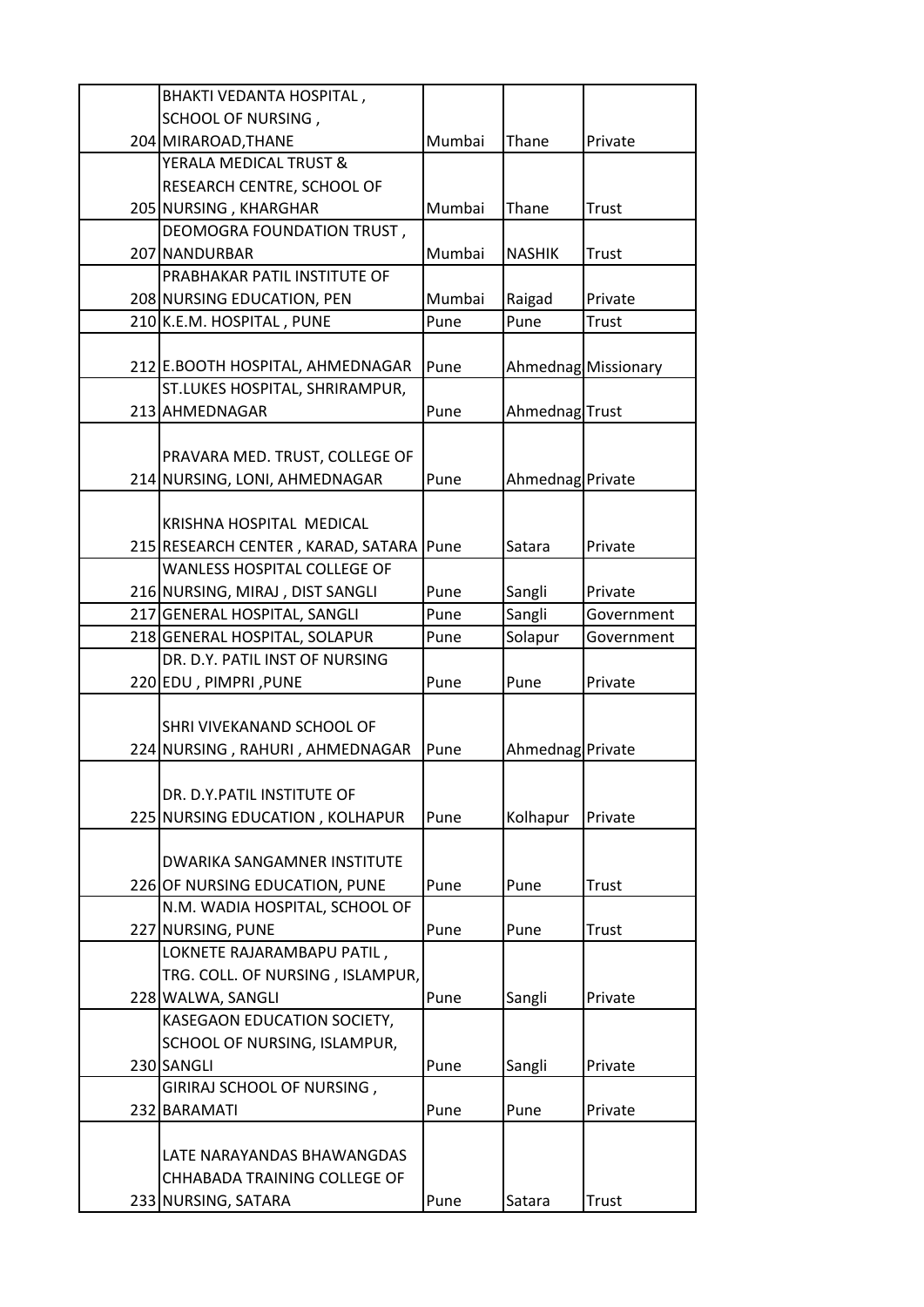| ANAND RISHIJI HOSPITAL MEDICA                                  |                 |                 |              |
|----------------------------------------------------------------|-----------------|-----------------|--------------|
| 234 RES CENTRE, SON, AHMEDNAGAR                                | Pune            | AhmednagTrust   |              |
| MARY BHORE GENERAL NURSING                                     |                 |                 |              |
| 236 SCHOOL, MIRAJ                                              | Pune            | Sangli          | Trust        |
|                                                                |                 |                 |              |
| <b>GULABRAO PATIL INSTITUTE OF</b>                             |                 |                 |              |
| 238 NURSING SCIENCES, MIRAJ, SANGLI                            | Pune            | Sangli          | Trust        |
| SUSHRUSHA NURSING SCHOOL,                                      |                 |                 |              |
| 239 DAUND, PUNE                                                | Pune            | Pune            | Private      |
| SAHARA INSTITUTE OF NURSING                                    |                 |                 |              |
| 241 EDUCATION, AKLUJ, SOLAPUR                                  | Pune            | Solapur         | Private      |
| INDIRA GANDHI MEDICAL COLLEGE                                  |                 |                 |              |
| 244 & HOSPITAL, NAGPUR                                         | Nagpur          | Nagpur          | Government   |
| MURE MEMORIAL HOSPITAL                                         |                 |                 |              |
| 245 SCHOOL OF NURSING, NAGPUR                                  | Nagpur          | Nagpur          | Missionary   |
| KASTURBA HEALTH SOCIETY,                                       |                 |                 |              |
| 247 SEVAGRAM, WARDHA                                           | Nagpur          | Wardha          | Trust        |
| 248 GENERAL HOSPITAL, AMRAVATI                                 | Nagpur          | Amravati        | Government   |
| SURETECH COLLEGE OF NURSING,                                   |                 |                 |              |
| 251 NAGPUR                                                     | Nagpur          | Nagpur          | Private      |
| MOTHER TERESA SCHOOL OF                                        |                 |                 |              |
| 254 NURSING, BULDANA                                           | Nagpur          | <b>Buldhana</b> | Private      |
| SAKSHI DESHMUKH INST OF                                        |                 |                 |              |
| 255 NURSING, LOHARA, YAVATMAL                                  | Nagpur          | Yavatmal        | Private      |
|                                                                |                 |                 |              |
| PRUTHVIRAJ DESHMUKH NURSING<br>256 INSTITUTE, LOHARA, YAVATMAL |                 | Yavatmal        | Private      |
|                                                                | Nagpur          |                 |              |
| 260 JALNA MISSION HOSPITAL, JALNA                              | Aurangaba Jalna |                 | Private      |
| 262 GENERAL HOSPITAL, LATUR                                    | Aurangaba Latur |                 | Government   |
| SHRI SWAMI VIVEKANAND SCHOOL                                   |                 |                 |              |
| 263 OF NURSING, BEED                                           | Aurangaba Beed  |                 | <b>Trust</b> |
| <b>ANANDI NURSING INSTITUTE</b>                                |                 |                 |              |
| 300 COLLEGE, BULDANA                                           | Nagpur          | <b>Buldhana</b> | Private      |
| YASHWANT NURSING SCHOOL,                                       |                 |                 |              |
| 308 ASHTI, BEED                                                | Aurangaba Beed  |                 | Private      |
| SHARDABAI PAWAR INSTITUTE OF                                   |                 |                 |              |
| 318 NURSING, PUNE                                              | Pune            | Pune            | Trust        |
| GODAVARI COLLEGE OF NURSING,                                   |                 |                 |              |
| 323 JALGAON                                                    | Mumbai          | Jalgaon         | Trust        |
| SARASWATI NURSING SCHOOL                                       |                 |                 |              |
| 331 GUNJKHEDA WARDHA                                           | Nagpur          | Wardha          | Private      |
| M.E.S SCHOOL OF NURSING KHED                                   |                 |                 |              |
| 352 RATNAGIRI                                                  | Mumbai          | Ratnagiri       | Private      |
| POOJA NURSING INSTITUTE,                                       |                 |                 |              |
| 378 BHANDARA                                                   | Nagpur          | <b>Bhandara</b> | Private      |
| JAY INSTITUTE OF NURSING,                                      |                 |                 |              |
| 393 INDAPUR, PUNE                                              | Pune            | Pune            | Private      |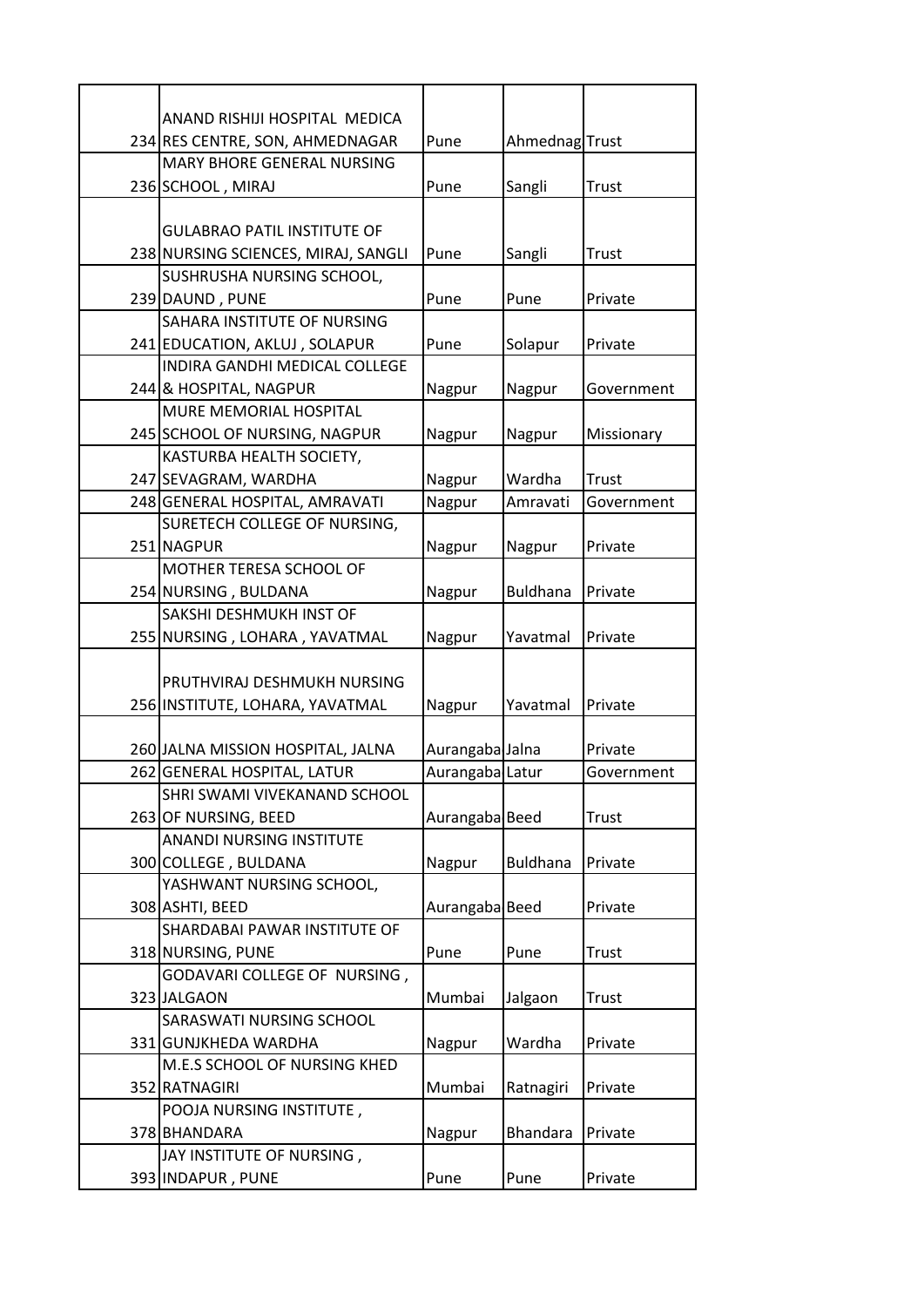| 400 GENERAL HOSPITAL, SINDHUDURG    | Mumbai           |                             | Sindhudurg Government |
|-------------------------------------|------------------|-----------------------------|-----------------------|
| VAIDYANATH NURSING SCHOOL,          |                  |                             |                       |
| 401 PARALI-VAIJNATH, BEED           | Aurangaba Beed   |                             | Private               |
| MAHARASHTRA INSTITUTE OF MED.       |                  |                             |                       |
| 408 SCI & RE. NSG, LATUR            | Aurangaba Latur  |                             | Private               |
| SHRI VINAYAKRAOBAPU DESHMUKH        |                  |                             |                       |
| NURSING SCHOOL, SAWARGAON,          |                  |                             |                       |
| 410 YAVATMAL                        | Nagpur           | Yavatmal                    | Private               |
| SHRI BHAIRAVNATH NURSING            |                  |                             |                       |
| SCHOOL, ICHALKARANJI,               |                  |                             |                       |
| 428 KOLHAPUR                        | Pune             | Kolhapur                    | Private               |
| GURURAJ SCHOOL OF NURSING,          |                  |                             |                       |
| 430 PUNE                            | Pune             | Pune                        | Private               |
| DR. D. Y. PATIL INSTITUTE OF        |                  |                             |                       |
| NURSING EDUCATION, NAVI             |                  |                             |                       |
| 444 MUMBAI                          | Greater MuMumbai |                             | Private               |
| NAVJEEVAN SCHOOL OF NURSING,        |                  |                             |                       |
| 484 SHAHAPUR, THANE                 | Mumbai           | Thane                       | Private               |
| KALWAN NURSING SCHOOL,              |                  |                             |                       |
| 541 KALWAN, NASHIK                  | Mumbai           | <b>NASHIK</b>               | Private               |
| DINDORI SCHOOL OF NURSING,          |                  |                             |                       |
| 542 DINDORI, NASHIK                 | Mumbai           | <b>NASHIK</b>               | Private               |
| YEOLA SCHOOL OF NURSING, YEOLA,     |                  |                             |                       |
| 543 NASHIK                          | Mumbai           | <b>NASHIK</b>               | Private               |
| Yeshwant Institute of Nursing,      |                  |                             |                       |
| 545 Paithan Road, Aurangabad        |                  | Aurangaba Aurangaba Private |                       |
|                                     |                  |                             |                       |
| SWAMI VIVEKANAND SHIKSHAN           |                  |                             |                       |
| 546 PRASARAK MANDAL, UDGIR, LATUR   | Aurangaba Latur  |                             | Private               |
| S. CHANDRA SCHOOL OF NURSING,       |                  |                             |                       |
| 552 ARJUNI GONDIA                   | Nagpur           | Gondia                      | Private               |
| Late Ranghunathraoji Kendre         |                  |                             |                       |
| 564 Nursing School, Vaijnath, Beed  | Aurangaba Beed   |                             | Private               |
| MAHARSHI WALMIKI INSTITUTE OF       |                  |                             |                       |
| 568 NURSING MALKAPUR, AKOLA         | Nagpur           | Akola                       | Private               |
|                                     |                  |                             |                       |
| 592 SAI CARE NURSING SCHOOL, NASHIK | Mumbai           | <b>NASHIK</b>               | Private               |
| D. D. VISPUTE SCHOOL OF NURSING,    |                  |                             |                       |
| 595 PANVEL, RAIGAD                  | Mumbai           | Raigad                      | Private               |
| RAJEEV GANDHI GNM NURSING           |                  |                             |                       |
| 597 COLLEGE, SINNAR, NASHIK         | Mumbai           | <b>NASHIK</b>               | Private               |
| LATE SOU ROSHANBI SHAMANJI          |                  |                             |                       |
| NURSING SCHOOL, GADHINGLAJ,         |                  |                             |                       |
| 606 KOLHAPUR                        | Pune             | Kolhapur                    | Private               |
| ABHINAV NURSING SCHOOL,             |                  |                             |                       |
| 608 AHMEDNAGAR                      | Pune             | Ahmednag Private            |                       |
| KEDARNATH NURSING SCHOOL,           |                  |                             |                       |
| 623 ISLAMPUR, SANGLI                | Pune             | Sangli                      | Private               |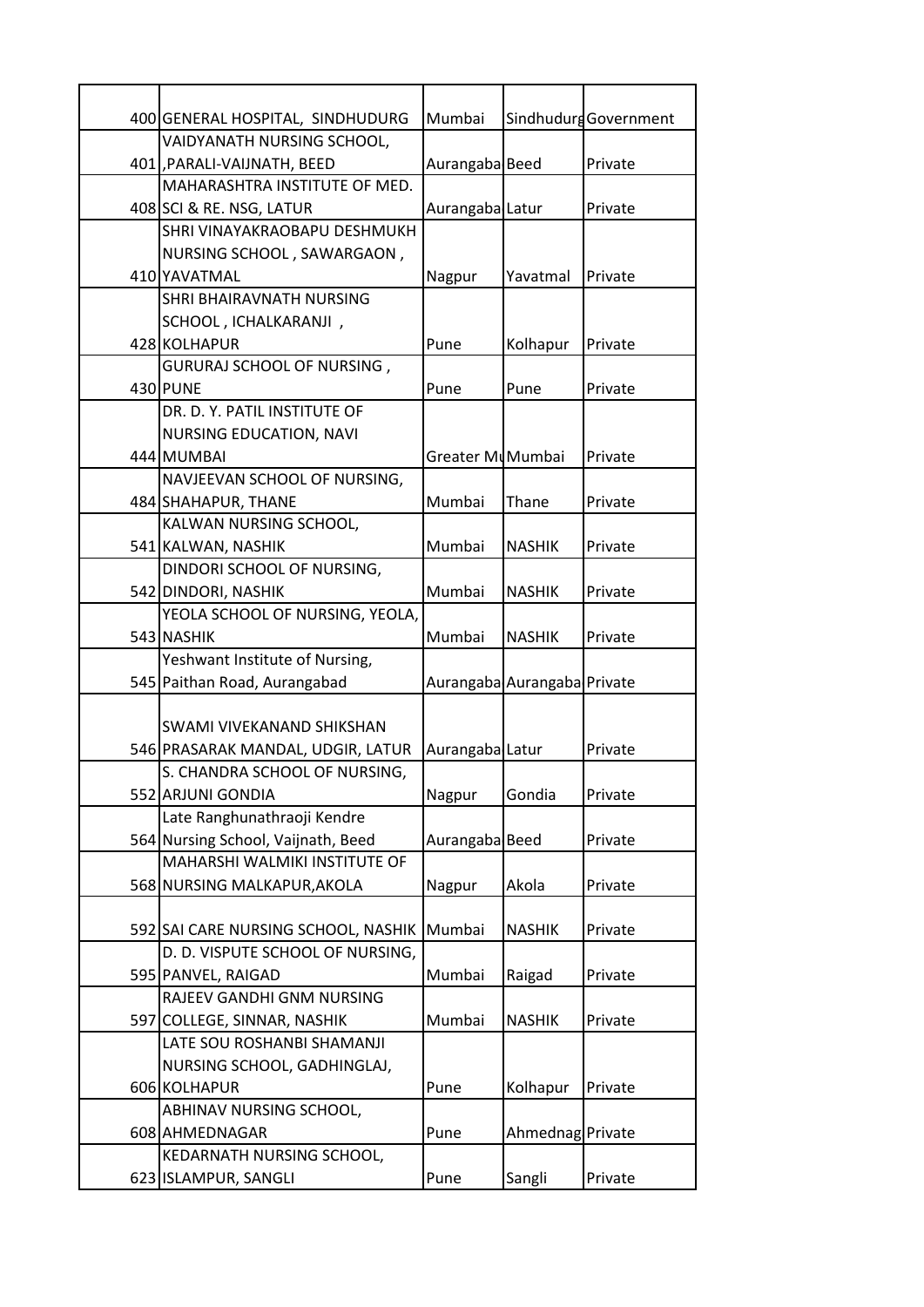| LATE BHAU DAJI PATIL DESHMUKH                                   |                   |                             |         |
|-----------------------------------------------------------------|-------------------|-----------------------------|---------|
| <b>GRAMIN VIKAS PRATISHTHAN'S</b>                               |                   |                             |         |
| 629 RANM SCHOOL, AHMEDNAGAR                                     | Pune              | Ahmednag Private            |         |
| <b>JIJAMATA NURSING SCHOOL,</b>                                 |                   |                             |         |
| 634 SHEVGAON, AHMEDNAGAR                                        | Pune              | Ahmednag Private            |         |
| YASH INSTITUTE OF NURSING                                       |                   |                             |         |
| PARAMEDICAL SCIENCES, INDAPUR,                                  |                   |                             |         |
| 650 PUNE                                                        | Pune              | Pune                        | Private |
| SARASWATI INSTITUTE OF NURSING                                  |                   |                             |         |
| SCIENCES AND RESEARCH,                                          |                   |                             |         |
| 656 AMRAVATI                                                    | Nagpur            | Amravati                    | Private |
| <b>MOTHER TERESA NURSING</b>                                    |                   |                             |         |
| ACADAMY, BALLARPUR,                                             |                   |                             |         |
| 664 CHANDRAPUR                                                  | Nagpur            | Chandrapu Private           |         |
| SHRI SAI SCHOOL OF NURSING,                                     |                   |                             |         |
| 672 ARMORI, GADCHIROLI                                          | Nagpur            | Gadchiroli Private          |         |
| AROMIRA SCHOOL OF NURSING,                                      |                   |                             |         |
| 679 BHANDARA                                                    | Nagpur            | <b>Bhandara</b>             | Private |
| KAMAL NURSING INSTITUTE, KAIJ,                                  |                   |                             |         |
| 693 BEED                                                        | Aurangaba Beed    |                             | Private |
|                                                                 |                   |                             |         |
| SHRI GORAKSHA NURSING SCHOOL,                                   |                   |                             |         |
| 694 PHULAMBRI, AURANGABAD                                       |                   | Aurangaba Aurangaba Private |         |
| DR. DAHIPHALE MEDICAL                                           |                   |                             |         |
| FOUNDATION TRUST'S SCHOOL OF                                    |                   |                             |         |
| 707 NURSING, AURANGABAD                                         |                   | Aurangaba Aurangaba Private |         |
| YESHWANT INSTITUTE OF NURSING                                   |                   |                             |         |
| 755 SCHOOL, HINGOLI                                             | Aurangaba Hingoli |                             | Private |
| RAJGURU SCHOOL OF NURSING,                                      |                   |                             |         |
| 831 UDGIR, LATUR                                                | Aurangaba Latur   |                             | Private |
| SAROJINI SCHOOL OF NURSING,                                     |                   |                             |         |
| 852 DHULE                                                       | Mumbai            | NANDURBAPrivate             |         |
| ANUSAYA NURSING COLLEGE,                                        |                   |                             |         |
| 853 DAHANU, THANE                                               | Mumbai            | <b>PALGHAR</b>              | Private |
|                                                                 |                   |                             |         |
| <b>SGSPSS SHRI JAYRAMSETH</b><br>859 CHAUDHARI SON MURBAD THANE | Mumbai            | Thane                       |         |
|                                                                 |                   |                             | Private |
| 864 Angel Nursing School, nandurbar                             | Mumbai            | NANDURBAPrivate             |         |
| LATE BHIKAJI DARADE SCHOOL OF                                   |                   |                             |         |
| 867 NURSING YEOLA, NASHIK                                       | Mumbai            | <b>NASHIK</b>               | Private |
| The Yash Foundations College of                                 |                   |                             |         |
| Nursing Medical Research Institute,                             |                   |                             |         |
| 870 Ratnagiri                                                   | Mumbai            | Ratnagiri                   | Private |
| VIJAYA SCHOOL OF NURSING                                        |                   |                             |         |
| 878 PARNER AHMEDNAGAR                                           | Pune              | Ahmednag Private            |         |
| PIMPRI NURSING SCHOOL                                           |                   |                             |         |
| 879 CHINCHWAD PUNE                                              | Pune              | Pune                        | Private |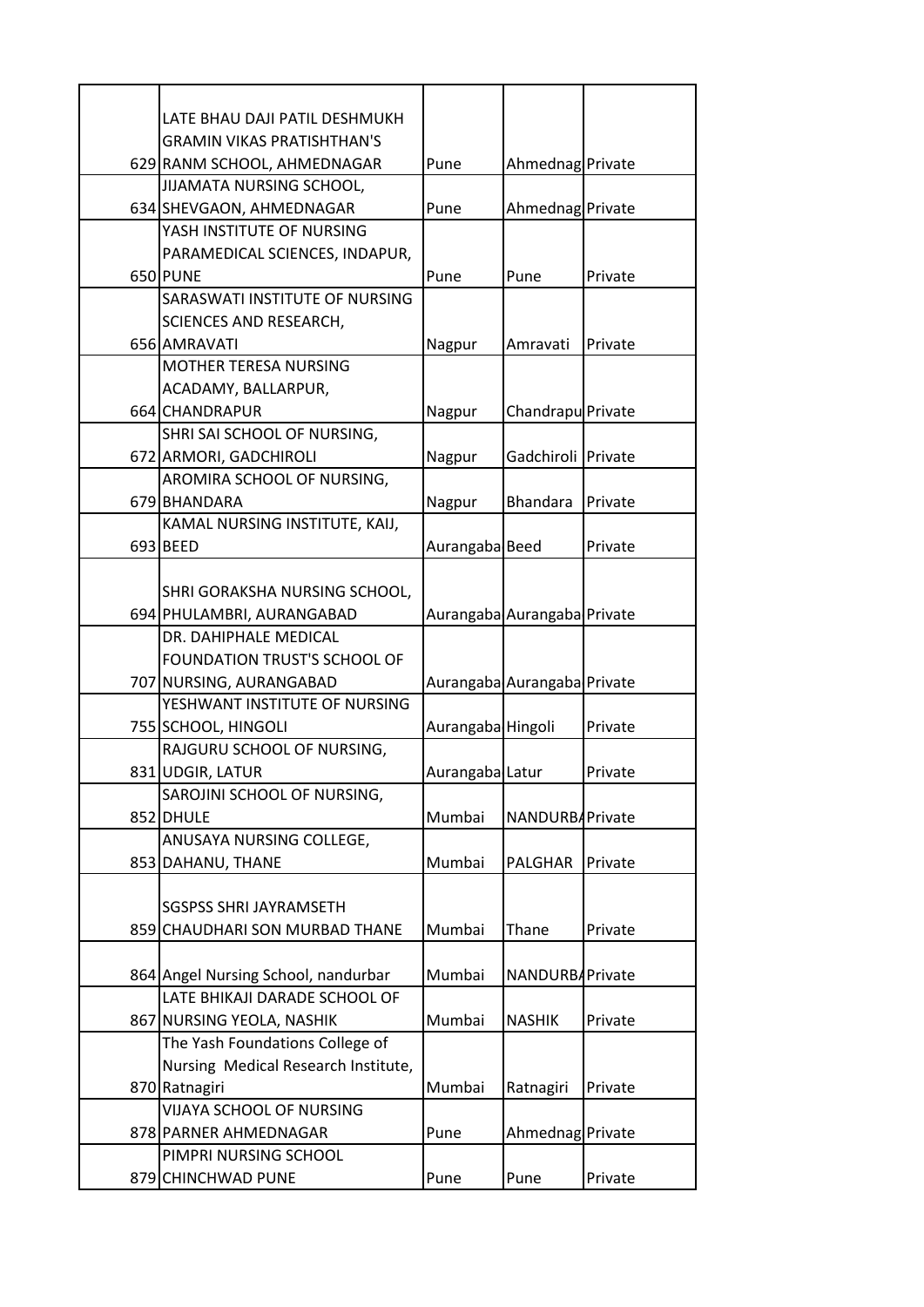| YASHWANT NURSING INSTITUTE,                                   |                    |                             |         |
|---------------------------------------------------------------|--------------------|-----------------------------|---------|
| 888 KODOLI PANHALA KOLHAPUR                                   | Pune               | Kolhapur                    | Private |
|                                                               |                    |                             |         |
| Swami Samarth Nursing College,                                |                    |                             |         |
| 889 Kolpewadi, Ahmednagar<br>Jijamata Nursing School, Newasa, | Pune               | Ahmednag Private            |         |
| 896 Ahmednagar                                                | Pune               | Ahmednag Private            |         |
| Dhareshwar Institute of Nursing,                              |                    |                             |         |
| 898 Pune                                                      | Pune               | Pune                        | Private |
| Rajmata Jijau Shikshan Prasarak                               |                    |                             |         |
| 903 Mandal School of Nursing, Pune                            | Pune               | Pune                        | Private |
| CENTRAL INDIA NURSING COLLEGE                                 |                    |                             |         |
| 920 NAGPUR                                                    | Nagpur             | Nagpur                      | Private |
| ONENESS SCHOOL OF NURSING                                     |                    |                             |         |
| 921 BULDHANA                                                  | Nagpur             | <b>Buldhana</b>             | Private |
| Late. Vijay Makhamale Institute of                            |                    |                             |         |
| 926 RGNM School, Buldhana                                     | Nagpur             | <b>Buldhana</b>             | Private |
| Mother Teresa College of Nursing,                             |                    |                             |         |
| 930 Washim                                                    | Nagpur             | <b>WASHIM</b>               | Private |
| Spandan Nursing School, Pauni,                                |                    |                             |         |
| 935 Bhandara                                                  | Nagpur             | <b>Bhandara</b>             | Private |
| SAVITRIBAI PHULE INSTITUTE OF                                 |                    |                             |         |
| 936 NURSING WASHIM                                            | Nagpur             | <b>WASHIM</b>               | Private |
| RADHABAI BAHEKAR SCHOOL OF                                    |                    |                             |         |
| 937 NURSING, GONDIA.                                          | Nagpur             | Gondia                      | Private |
| Dr. SHIVAJIRAO GHOGARE NURSING                                |                    |                             |         |
| 957 SCHOOL OSMANABAD                                          |                    | Aurangaba Osmanaba Private  |         |
| 965 LOKSEVA NURSING SCHOOL, BEED                              | Aurangaba Beed     |                             | Private |
|                                                               |                    |                             |         |
| 966 Sharada Institute of Nursing, Latur                       | Aurangaba Latur    |                             | Private |
| Shivaprasad Nursing Institute,                                |                    |                             |         |
| 970 Mukhed, Nanded                                            | Aurangaba NANDED   |                             | Private |
| Marathwada Nursing School,                                    |                    |                             |         |
| 971 Nanded                                                    | Aurangaba NANDED   |                             | Private |
| RAJIV GANDHI RGNM NURSING                                     |                    |                             |         |
| 982 SCHOOL UDGIR LATUR                                        | Aurangaba Latur    |                             | Private |
| Late. Tulsabai Sapanrao Patil                                 |                    |                             |         |
| Institute of Nursing Education,                               |                    |                             |         |
| 986 Parbhani                                                  | Aurangaba Parbhani |                             | Private |
| JAI AMBE SCHOOL OF NURSING                                    |                    |                             |         |
| 990 JALNA                                                     | Aurangaba Jalna    |                             | Private |
| <b>GANGAA INSTITUTE OF MEDICAL</b>                            |                    |                             |         |
| 993 SCIENCES, AMBAJOGAI, BEED                                 | Aurangaba Beed     |                             | Private |
| PADMAVATI NURSING SCHOOL,                                     |                    |                             |         |
| 995 AURANGABAD                                                |                    | Aurangaba Aurangaba Private |         |
| 996 OM NURSING SCHOOL, BEED                                   | Aurangaba Beed     |                             | Private |